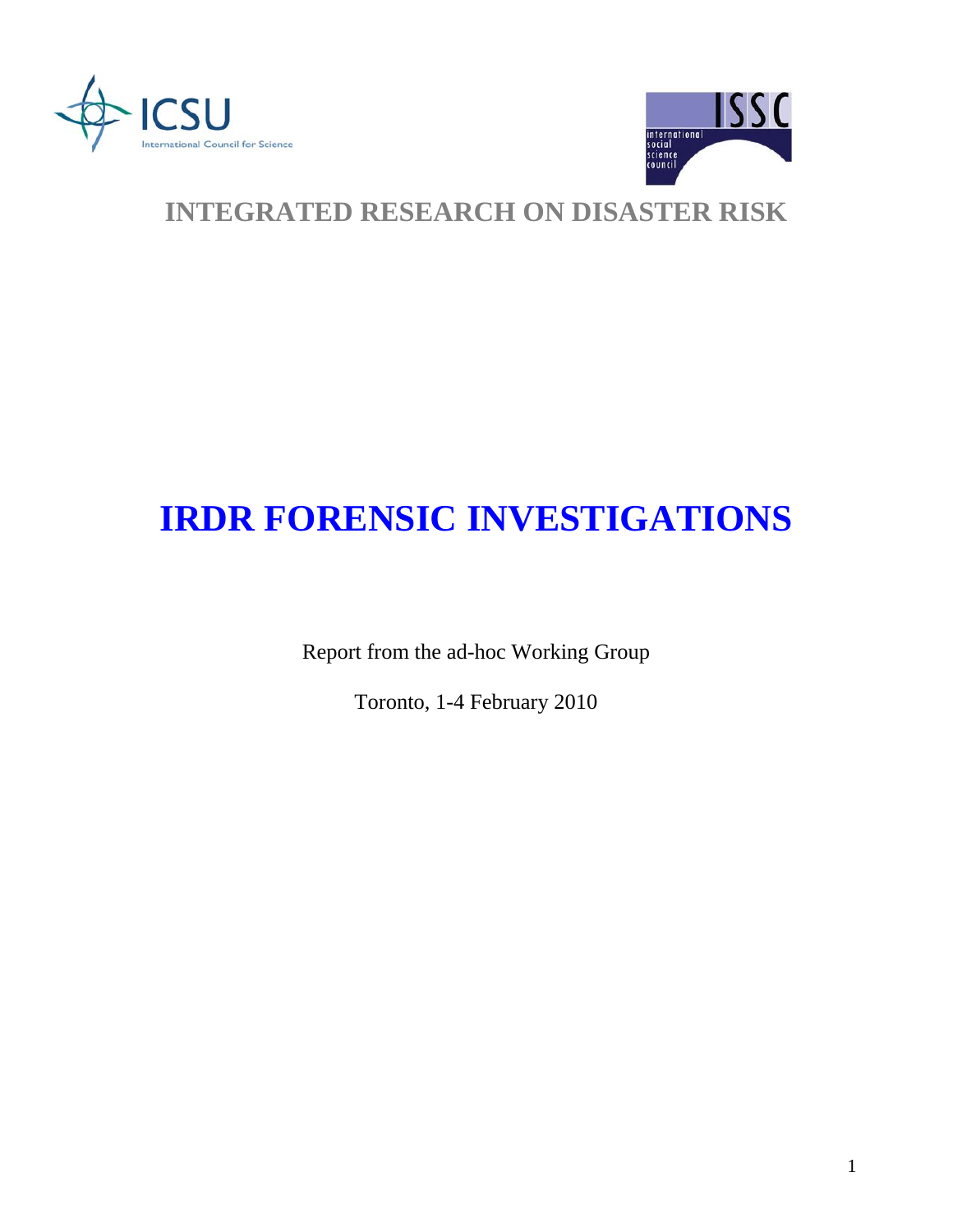### **CONTENTS**

|                |                                                                                                   |                                                                                          | Page |
|----------------|---------------------------------------------------------------------------------------------------|------------------------------------------------------------------------------------------|------|
|                | Executive summary                                                                                 |                                                                                          | 3    |
|                | Preface                                                                                           |                                                                                          | 4    |
|                |                                                                                                   |                                                                                          |      |
| 1              | Context                                                                                           |                                                                                          | 7    |
| $\overline{2}$ | Problem statement                                                                                 |                                                                                          | 7    |
| 3              | The forensic approach                                                                             |                                                                                          | 9    |
| 4              | Research methodology                                                                              |                                                                                          | 10   |
|                | 4.1                                                                                               | Critical cause analysis                                                                  | 12   |
|                | 4.2                                                                                               | Meta-analysis, including existing literature and new research                            | 15   |
|                | 4.3                                                                                               | Longitudinal analysis                                                                    | 16   |
|                | 4.4                                                                                               | Scenarios of disaster                                                                    | 18   |
| 5              | Elaboration of problem dimensions                                                                 |                                                                                          | 21   |
|                | (a)                                                                                               | Disasters in the context of everyday life                                                | 22   |
|                | (b)                                                                                               | Knowledge availability, creation, communication and<br>relationship with decision-making | 24   |
|                | (c)                                                                                               | Responsibility and governance                                                            | 25   |
|                | (d)                                                                                               | Measurement of outcomes and differential impacts                                         | 26   |
|                | (e)                                                                                               | Attribution of cause and effect by social actors                                         | 27   |
| 6              | Guiding the investigations                                                                        |                                                                                          | 27   |
| 7              | Potential outcomes                                                                                |                                                                                          | 29   |
| 8              | Recommendations                                                                                   |                                                                                          | 30   |
|                | References.                                                                                       |                                                                                          | 32   |
|                | Annex 1. Participants in the ad-hoc Working Group meeting                                         |                                                                                          | 34   |
|                | Annex 2. A preliminary formulation of questions derived from meeting<br>documents and discussions |                                                                                          | 35   |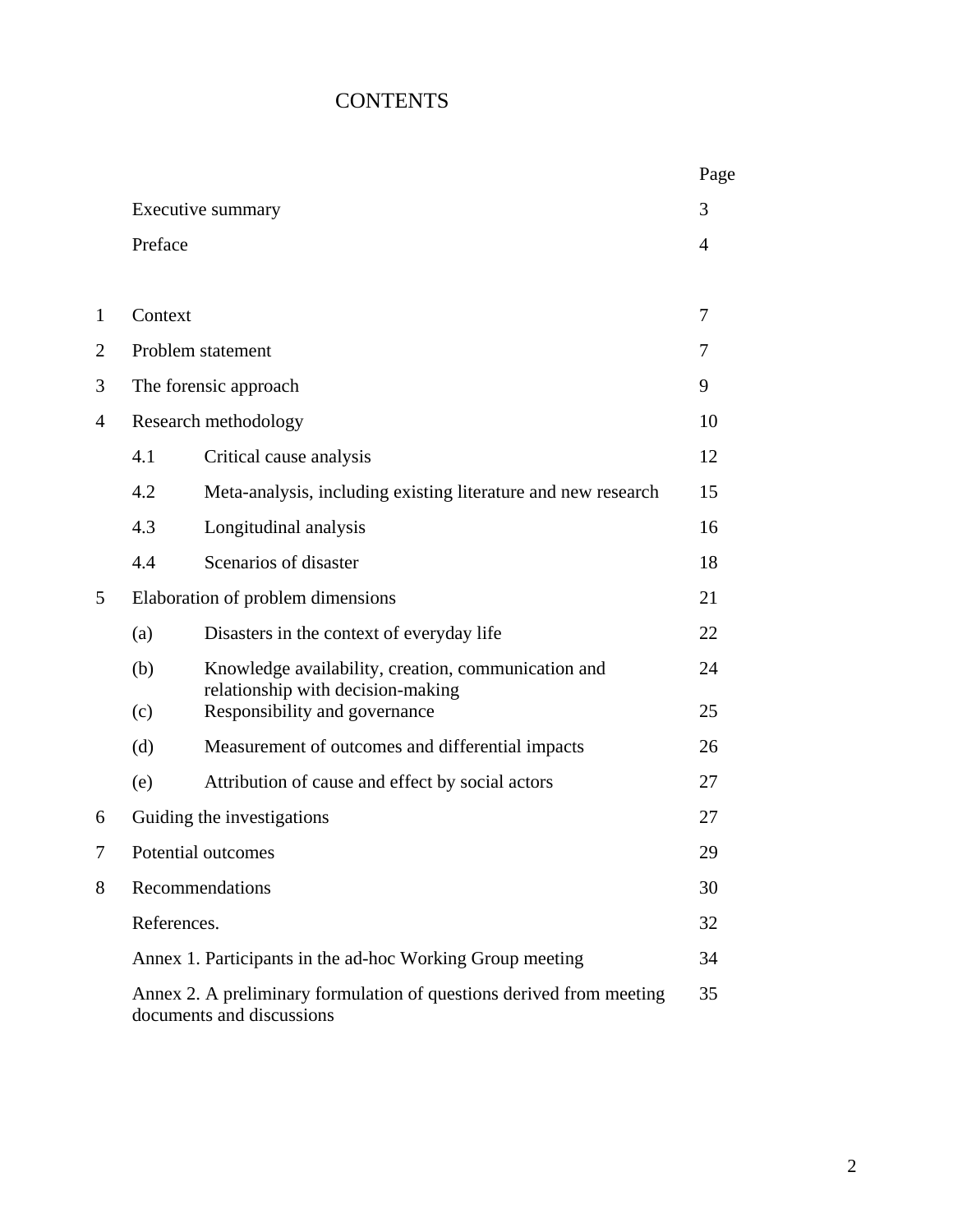#### **Executive summary**

Despite considerable advances in the geophysical sciences and in geotechnical capacity over the past several decades, losses from disasters associated or related with natural phenomena continue to rise at a rapid rate. This report explores and elaborates upon various hypothetical explanations for this fact and endorses the idea of the ICSU Planning Group to develop and implement an innovative methodology identified as "forensic investigations" of disaster risk. Critical to this methodology is a broad multidisciplinary research strategy that will bring together researchers in the natural sciences, engineering, the social and health sciences, economics and other fields. It is proposed that the research will employ several approaches singly and in combination including; critical cause analysis; meta-analysis of existing studies and new research; longitudinal analysis, and disaster scenarios. The ad hoc Working Group recommends that a formally constituted Working Group be established as soon as practicable, charged with the responsibility to further develop and implement Forensic Investigations as outlined in this report.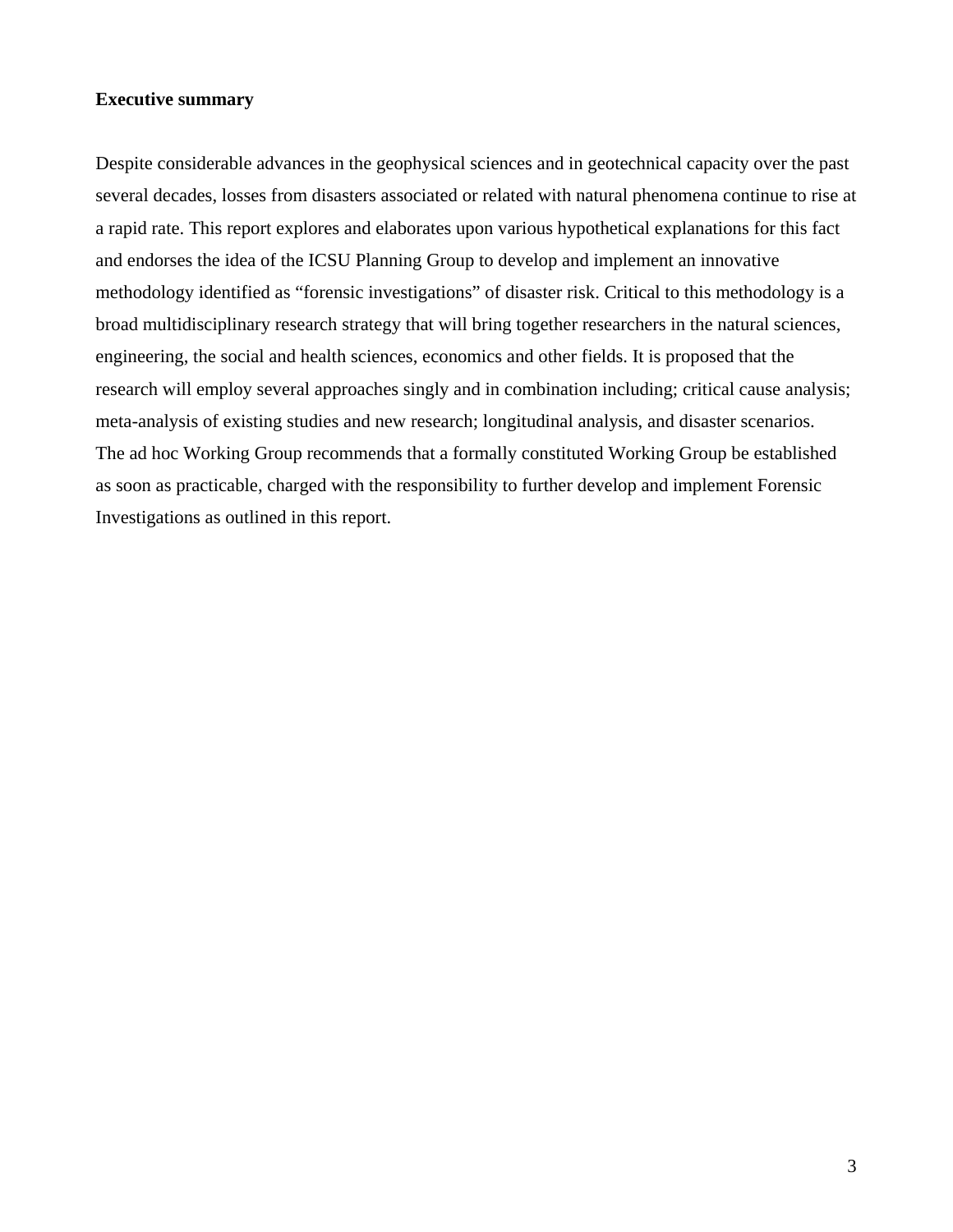#### **Preface**

In its planning for what was to become the new Integrated Research on Disaster Risk programme, the ICSU Planning Group proposed that there be an initial emphasis on case studies as a cross-cutting theme. *Over the first three years of IRDR the Scientific Committee would commission and encourage case studies to identify major research needs and gaps at the interface of natural and social sciences. The case studies would aim at analysis of crises or disasters caused by natural phenomena from which lessons can be learnt.* The Science Plan proposed that these case studies be done in the form of forensic investigations, where the term 'forensic' was to suggest the qualities of serious, all-encompassing, arms-length, careful and detailed analysis of both 'failures' – or cases where mistakes were made – and success stories. The Science Committee for IRDR has endorsed these principles and approaches and concluded that there was need to move ahead, relatively quickly, to better define the scope and approaches of case studies and forensic investigations.

Due to some short-term opportunities for funding and people's availability, it was decided to convene a meeting in early February, hosted by the Institute for Catastrophic Loss Reduction in Toronto. Specific funding support was provided by UN ISDR and ICLR, while ICSU provided logistic support.

The participants in the meeting were a selection of IRDR SC members (S. Cutter, A. Lavell, G. McBean), B. Mills, who is chair of the World Weather Research Programme's (a research partner of IRDR) Working Group on Socio-Economic Research Activities (SERA) and I. Burton, a member of the ICSU Planning Group, who had taken a lead on case studies within the planning process. I. Burton was asked to chair the meeting. Special thanks are due to P. Kovacs, Executive Director of ICLR for his support of, and participation in, the meeting and to K. Hewitt, T. Islam, D. Sandink and C. Rodgers for their contributions to the meeting and the report. R. Basher of UN ISDR joined the meeting dinner and provided insight. This was an excellent group but it will be important to extend the participation in future meetings to other regions and areas of expertise to provide greater international diversity of authors, literature cited, and other inputs.

One output of the meeting is this report, which provides excellent guidance for the further pursuit of the concepts and activities of forensic investigation as a key component of the IRDR. The meeting has also recommended that the SC IRDR formally establishes a Working Group and charges it with the further development and implementation of forensic investigations. The report provides guidance on some initial steps that could be taken by such a Working Group on Forensic Investigations. The SC IRDR will consider these recommendations at its next meeting in April 2010.

On behalf of the SC IRDR, I thank again the participants in the meeting for an excellent report, based on some spirited and in-depth discussion, and for their specific recommendations.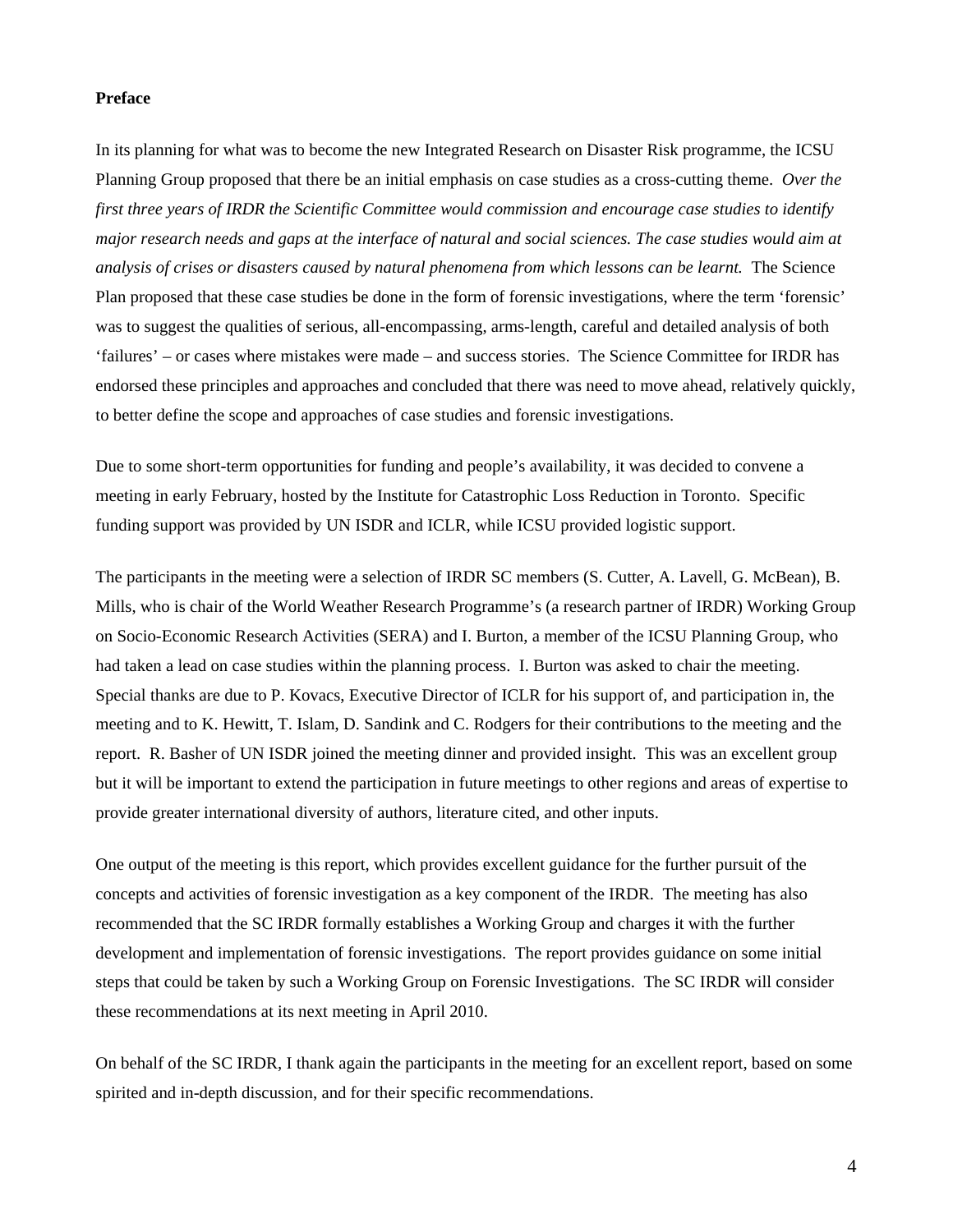**G. McBean, Chair, Scientific Committee, Integrated Research on Disaster Risk**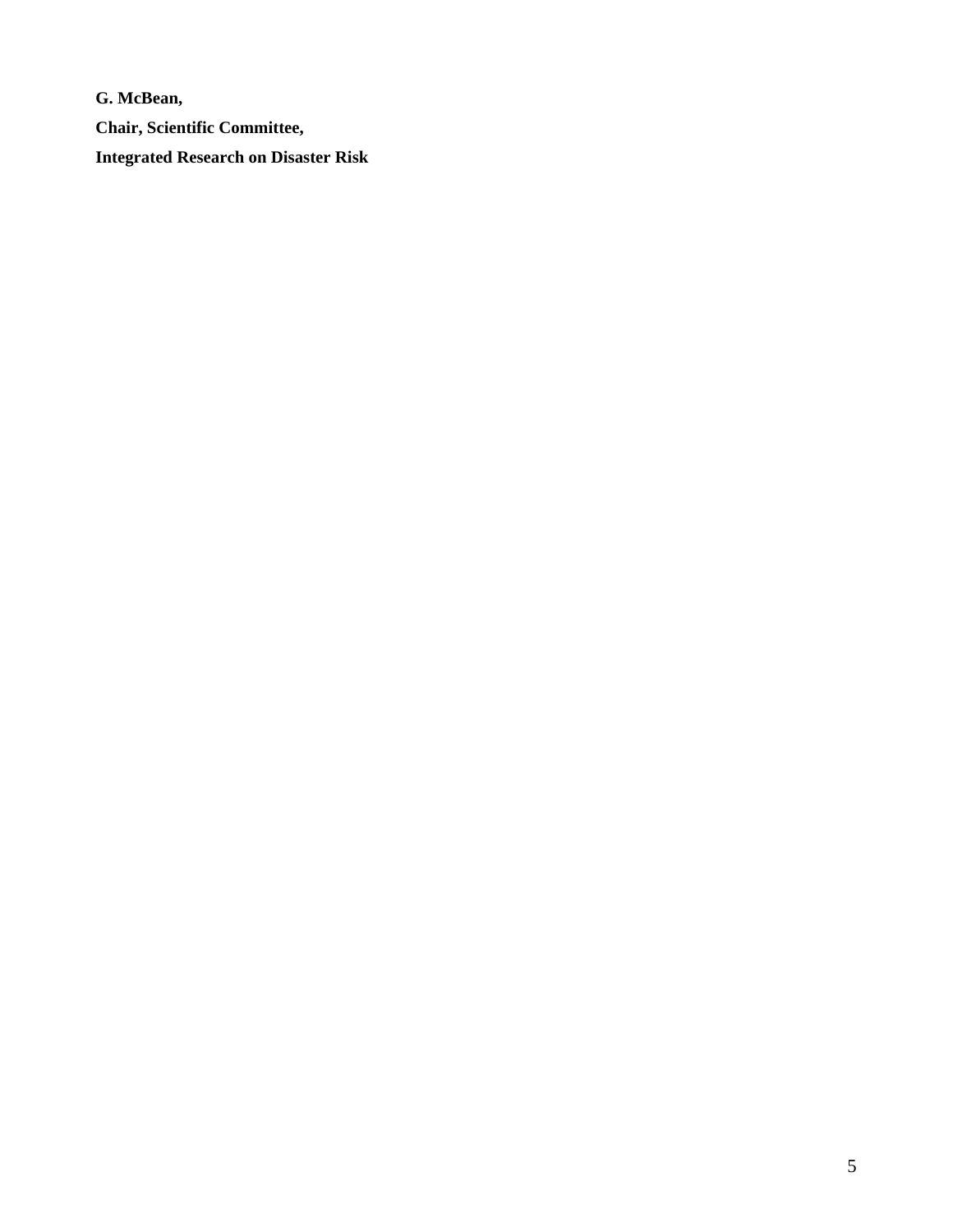#### **1. Context**

The Science Plan for Integrated Research on Disaster Risk (International Council for Science, 2008) includes a proposal for the design and execution of "Forensic investigations of recent disaster events" (Section 12.2, p. 47). This proposal has also been endorsed and recommended by the Latin American ICSU disaster risk reduction research programme elaborated in 2008 (ICSU-LAC, 2009). It is suggested that such investigations be included in the first three years of the IRDR programme both to demonstrate some early results, and to help identify specific research questions to be addressed as the programme develops. The Science Plan also proposes the formation of a Working Group to further refine the concept of forensic investigations and subsequently design the template to guide the investigation teams.

With the support of ISDR an ad-hoc Working Group was convened in Toronto, 1-4 February 2010, for the purpose of elaborating upon the proposal and considering what next steps might be taken.

#### **2. Problem statement**

One of the underlying questions that began the momentum towards the IRDR proposal for forensic investigations was the conundrum: why when so much more is known about the science of natural events including extremes and when technological capacity is so much stronger, are large scale disasters (as well as the impacts of small and medium scale ones (see ISDR,2009)) apparently becoming more frequent and the losses continuing to increase at a rapid rate? (White, Kates and Burton, 2001). There has been over the last 50 years a substantial expansion of knowledge about the potential magnitude and frequency of many natural events and the places in which they are more likely to occur. Often the growth in losses is attributed to increases in human population and material wealth, and their expansion into more hazardous locations. This is certainly part of the explanation for increasing losses. It is also true that scientific knowledge and modern technology are not uniformly distributed and that many developing countries have a low capacity to utilize or introduce the science and technology that is theoretically available due to institutional or human resource barriers or, more importantly, cultural and resource scarcity reasons. But the fact that large disasters continue to occur in developed countries suggests that there must be more to the explanation than access to science and technology, and choice of location, important though these factors undoubtedly are.

It might be expected that the effective application of new and better knowledge and stronger technology would allow for a decrease in losses or at least stabilization, even as population and wealth increase. To some extent this has happened in some developed countries where it seems (subject to some serious limitations in available data) that losses have just about kept level with economic growth; in other words they are a more or less constant proportion of GDP. In many developing countries the "success" rate has been less satisfactory and there are clear indications that in the highly vulnerable and exposed countries at least, losses are increasing faster than wealth, and are an impediment to social and economic development. Single larger scale or a series of sequenced smaller scale events can sometimes set back years of economic and social development, foster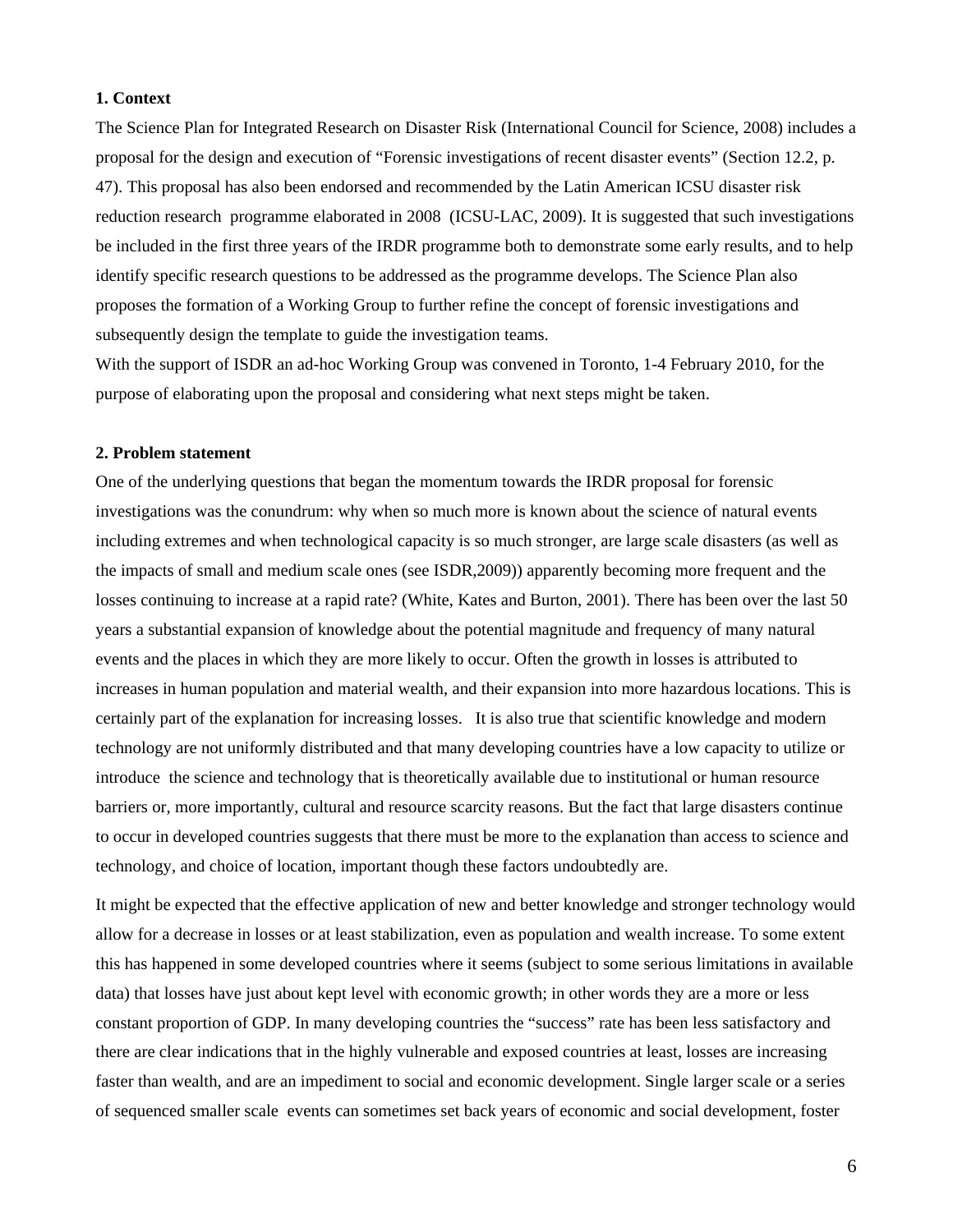political insecurity, and cause long lasting environmental impacts. Where the environment has been severely degraded, as in Haiti for example, such events will probably lead to greater human impacts as new socionatural hazards are added to already existing natural ones. In developed countries disaster risks could be managed better. In developing countries it is not enough to say that improvement is possible, it is an imperative.

After a major disaster event it often happens that an enquiry is made or new research undertaken into the causes and consequences. When such investigations are conducted (and there have been many), they typically focus heavily on either the geophysical or atmospheric processes or the technological and structural aspects of the damage. Emergency preparedness and the disaster relief and rehabilitation response are also often examined. Sometimes an enquiry may extend to the effectiveness of existing policy and make recommendations for future policy improvements. These efforts rarely seem to probe very deeply into the more underlying and sometimes longer-term causes of the disaster, although excellent examples of this are to be found. (Oliver-Smith 1999; Maskrey (ed), 1996). Nor are the enquiries necessarily carried out at armslength from those most intimately involved and responsible. This is understandable to the extent that those consumed in disaster response and on the spot have the most knowledge of just what occurred, but not necessarily why or how. One consequence appears to be that enquiries tend to leave many questions unanswered or even not asked. Is it also the case, as some would argue, that in the aftermath of a disaster when many are suffering materially and physically and from post-traumatic stress disorder that there may be reluctance to risk creating more distress by probing too deeply into the causes?

#### **3. The forensic approach**

The ad-hoc Working Group endorses the idea that more penetrating investigations, developed in a more explicitly designed and enacted multidisciplinary framework with a common methodology and a common set of fundamental questions could and should be made as part of the early phase of the IRDR programme. Such studies will search for additional, wider and more fundamental explanations for the current rise in disaster losses. These might extend from gaps in scientific knowledge in some instances to the ineffective application of available knowledge. Commonly identified in previous investigations are poor building standards, planning and design of infrastructure and human settlements. Less frequently addressed are questions concerning how and why decisions were made and management options chosen. This applies not only to major policy choices but to the many everyday incremental decisions and social and cultural practices that shape the resilience and vulnerability of communities. Investigations should explore these questions as well as new forcing that may be emerging through the evolution and proliferation of communication and other technologies or the globalization of the world economy. The IRDR research initiative is therefore aimed to conduct investigations of these and other hypotheses and ideas at a greater depth and with more rigour than has previously been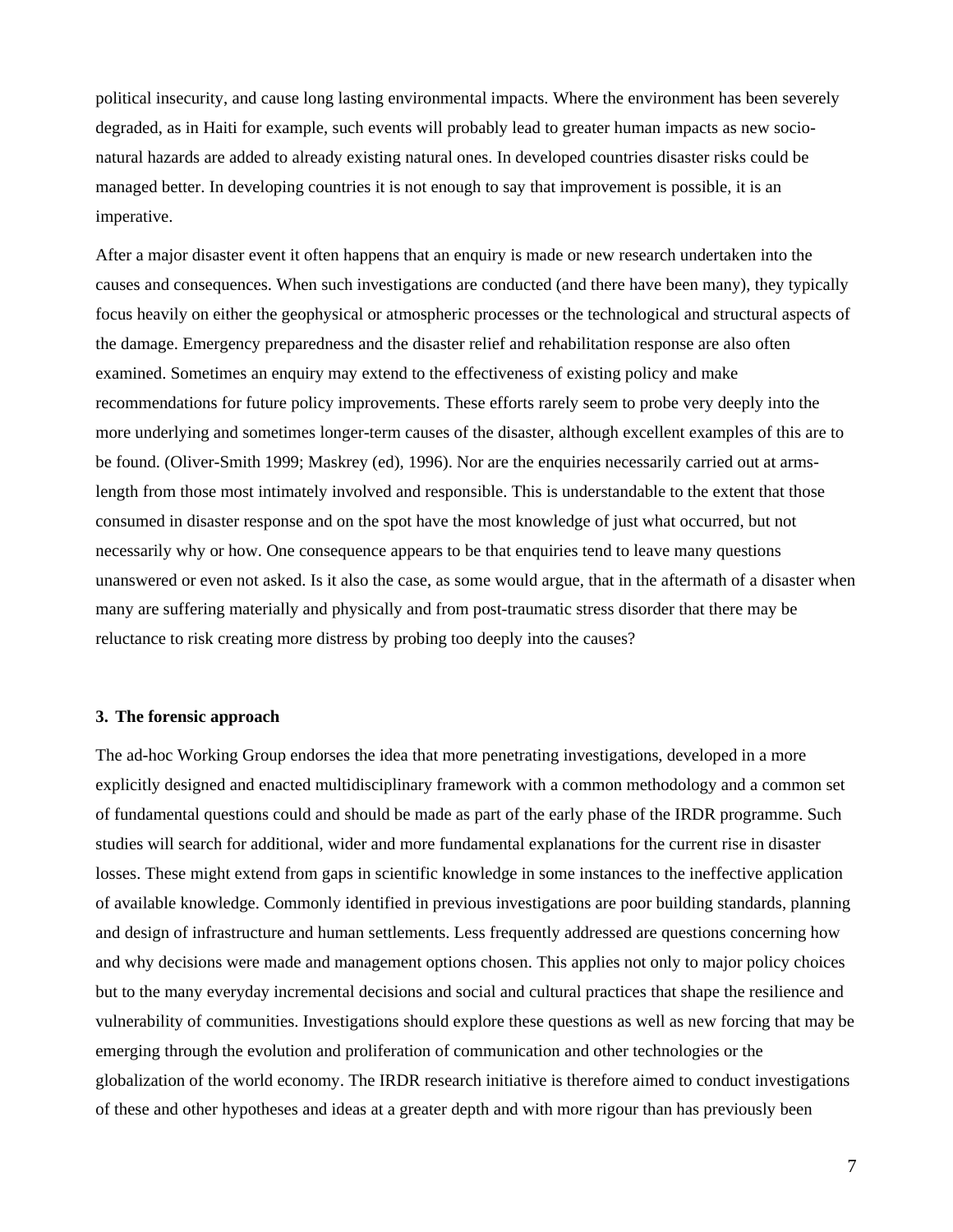achieved. The use of the term forensic investigations should not be taken to imply that lessons and insights and new understandings can only be derived from "failures" or cases where mistakes can be identified. It is also important to conduct forensic investigations in places where extreme events have occurred with much less serious or highly variable consequences to help accumulate evidence of good practices and other success factors. An examination of good practice and low impact, as opposed to bad practice and high impact, can be achieved with different results by looking at the impacts of the same event on different areas and sectors and different events on the same types of problem and sector. Clearly the forensic approach as briefly described requires more elaboration and the development of guidance for its implementation. The wider utility of such an exercise will depend on its interdisciplinary design and the non-partisan and professional integrity with which it is executed. The status and reputation of ICSU and its partners in ISSC and ISDR gives reason to believe that there are good prospects that such ambitions can be met.

The essential elements of the disaster forensics approach as envisaged by the ad-hoc Working Group can be summarised as follows:

- i) Investigation of the circumstances, causes and consequences of losses in disasters and to identify conditions that have limited or prevented loss.
- ii) To operationalize and test a series of hypotheses of damage causality (including primary and secondary hazards, settlement, land use, the built environment, development paths and others).
- iii) To identify especially key factors in the expanding numbers or losses in disasters during the past few decades and to show just how they enter into risk and disaster.
- iv) Investigation of the use of existing scientific knowledge in disaster risk assessment and management

#### **4. Research methodology**

Four approaches are identified as offering different and complementary modes of analysis for application in a series of core investigations of events of particular concern in given places, regions, or contexts where existing explanations seem insufficient or are contested and/or where there are some prospect of bringing exceptional or recurring losses under greater control. These might centre upon Critical Cause Analysis (CCA), and this can in turn draw upon other approaches including meta analysis, longitudinal analysis and scenarios.

It is the sense of the Working Group that despite great advances in many aspects of science applied to disasters, there are rarely investigations sufficient to base a full and comprehensive assessment of the causal factors. Geophysical and geotechnical understanding is rarely brought together with social profiles of risk and response. There are deaths and damages in a range of recent disasters about which there is no mystery. The immediate and proximate causes of the collapse of schools and hospitals in Gujarat, Sechuan and northern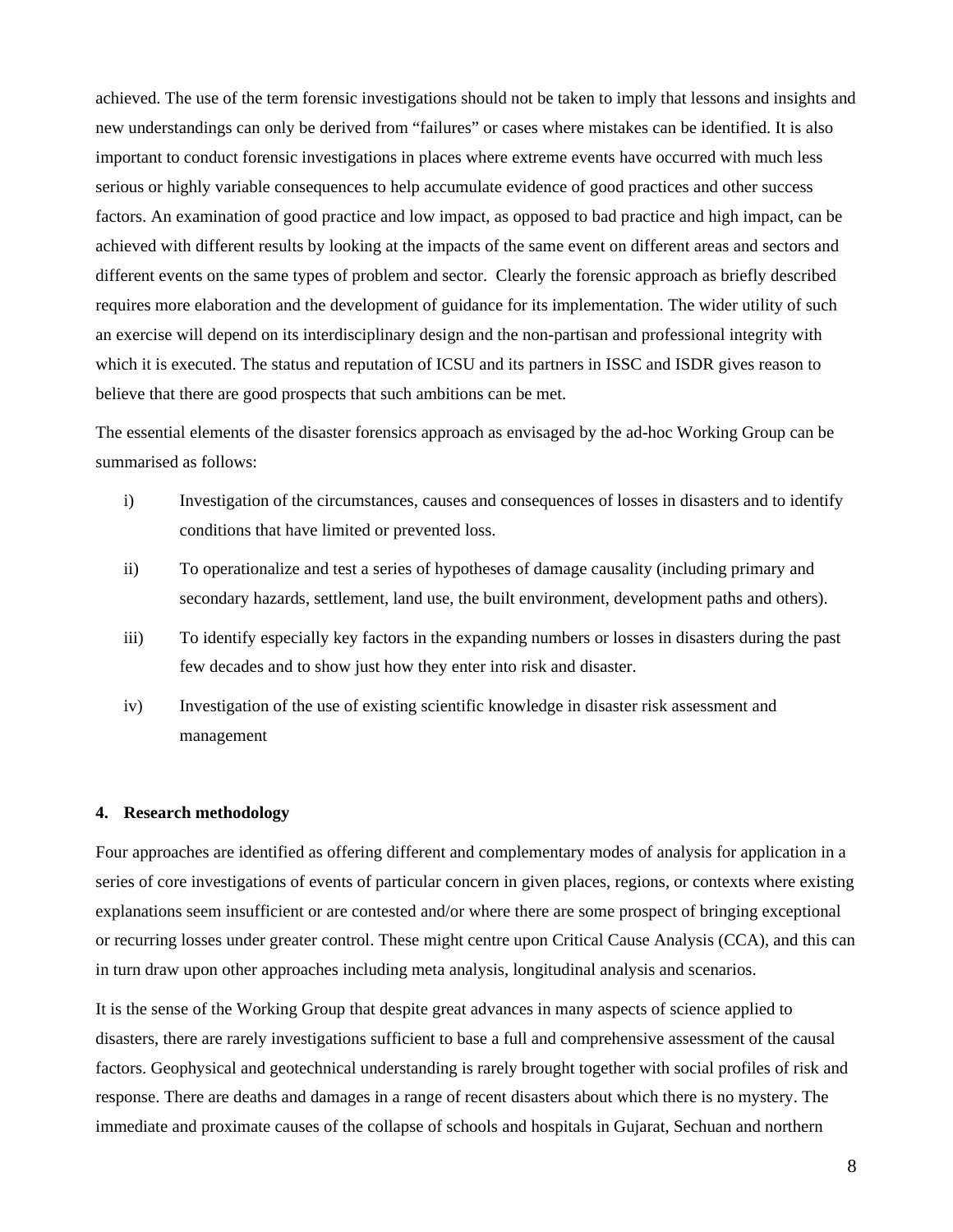Pakistan are well understood. So are the reasons for the collapse of buildings in Mexico City in 1985 or Izmit, Turkey in 2006. It is also clear why casualties among women and the elderly were disproportionate in the Kobe earthquake, and why exceptional losses were recorded among the elderly, the disabled, and poor African-Americans during the Katrina events in New Orleans. Moreover, within all the disaster zones of these events there were cases of schools, hospitals, high rise blocks, groups of women, children and the elderly who survived unharmed or were able to recover quickly mainly thanks to effective social and economic protection measures that others did not have. Thus there is a good deal of evidence that suggests losses were not the inevitable consequence of the earthquakes or storms, but of the failure to learn lessons from past events, the lack of applied normative behaviour, diverse decision making failures, poorly managed recovery and reconstruction following them amongst other humanly induced or promoted factors. It is a remarkable fact that very few places where recent major disasters have occurred lack a history of disasters, or events than can be shown to threaten major losses when they recur.

Forensic investigations are partly about looking more broadly at the conditions and profiles of risk and losses, more sophisticated analysis to identify causal relations of how, where and to whom losses occur; not ignoring where they do not occur and why. The point is to identify those causes about which something can be done, which in itself requires social, cultural and economic sensitivity to the type of society being considered and its opportunities and limitations; to find the best evidence of what was done, and if nothing could have prevented or withstood the forces involved, then what other options there are for avoidance and the use of more risk averse practices; and saving lives if not property. To the extent possible these forensic investigations will seek to emulate what a range of professional investigations have achieved in other fields such as industrial accidents, transportation safety, fire, and disease prevention: that is to identify key hazards or forms of endangerment that can be acted upon to limit or prevent harm.

In the development of this methodology considerations should be given to what can be learned from forensic investigations in these other topics.

#### **4.1 Critical cause analysis**

The foundation of the IRDR forensic investigations would be to recommend/carry out a series of studies which retrospectively reconstruct and specify the conditions, causes and responses involved in particular destructive events. They would be 'forensic' in the sense of a broad mandate to trace out and assign causal explanation of losses, and attendant or intervening conditions that magnified or limited losses. Conditions in the impact or crisisemergency phases are of foremost concern and will usually serve to identify most of the losses to be explained. However, it is anticipated that careful attention would be paid to pre-disaster conditions, especially as they govern exposure and vulnerability to given hazards, and the role and effectiveness of responses to the emergency, and post-disaster recovery conditions. In each case the aim would be to identify key factors and points of risk, immediate loss and adverse consequences that follow. Equally, it would be important to cast a sufficiently wide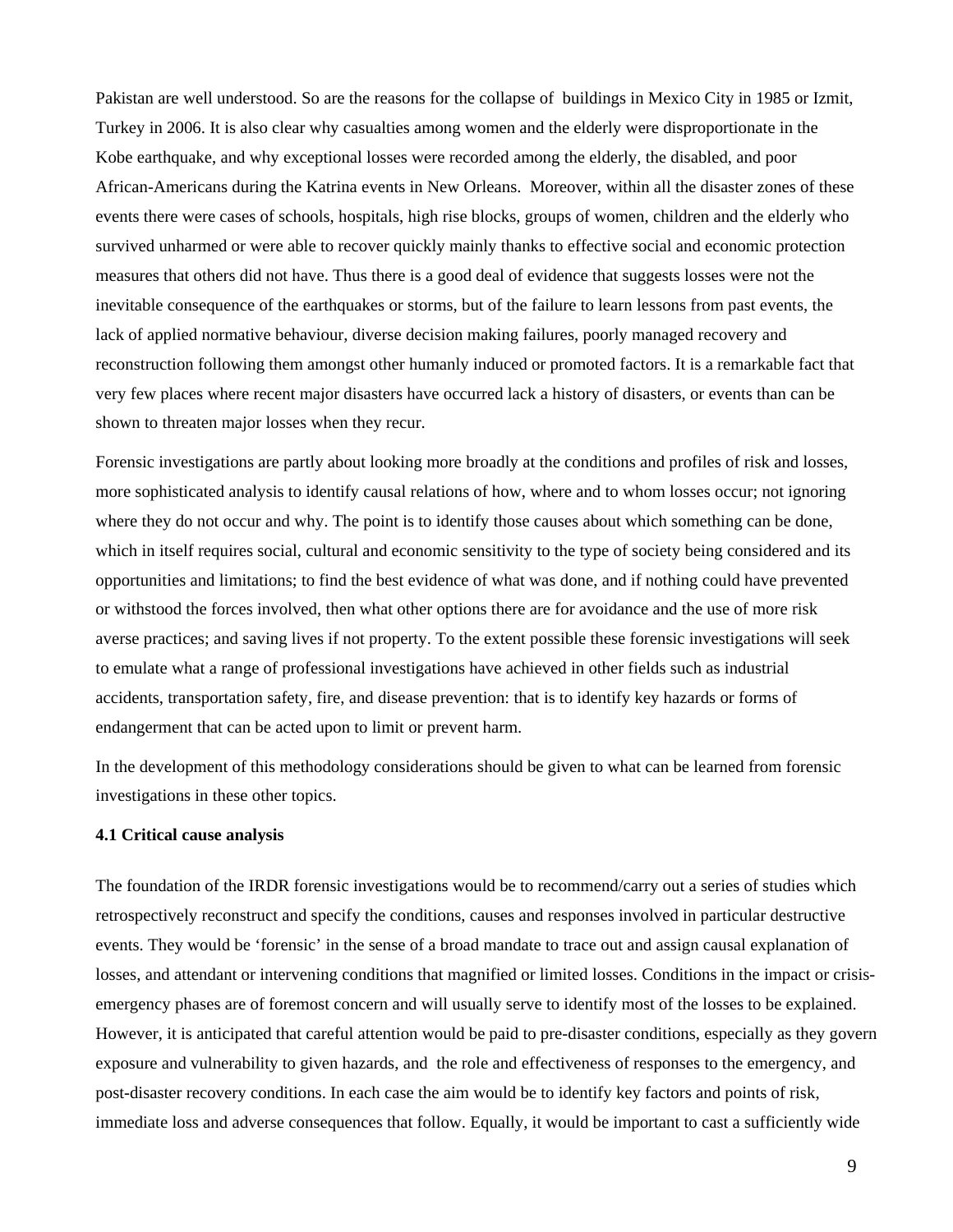net within disaster zones to identify the measures and responses that served to prevent or limit the losses found elsewhere and for each process in the disaster sequence that caused harm or failed to offset it. The approach would be multi-disciplinary, aiming to integrate social, environmental and technical assessments, partly because of the complex range and interaction of factors in disasters, partly to be open to pursue whatever explanations or safety conditions may offer best opportunities for improvement. This would serve the main goals of identifying more effective mitigation and preventive measures.

The following factors are of critical importance:

- (1) Conduct causal analysis of hazards and the processes involved in loss, injury, death and damage, with a view to identifying critical factors in the pre-disaster, impact and post-disaster recovery phases. And, attempt to identify the preventive measures that did or can apply to avoid, control, or limit the losses and for each process in the disaster risk sequence identify those that caused harm or failed to offset it. If possible engage, or consult, a relevant range of professional, technical, local assistance in events.
- (2) Identify critical failure (or success) points, meaning a site, step, item or process where damage occurred that could be prevented, eliminated, or reduced to an acceptable level in the face of a particular type of hazard.
- (3) Establish critical limits for failures and failure points --- maximum or minimum values for site, construction, behaviour, in relation to the warnings, evacuations, and building safety criteria to prevent, eliminate, or reduce loss to an acceptable level.
- (4) Establish monitoring requirements, necessary to ensure that the community, item or process is constantly aware and protected at critical failure points.
- (5) Establish corrective actions that are appropriate to conditions and funding in given contexts, and that can be taken when monitoring indicates a deviation from an established critical limit. This will require a plan to identify corrective action if a safety limit is not met, and to reduce exposure and vulnerability to potentially damaging physical events.
- (6) Specify adequate record-keeping, documenting, and monitoring procedures for critical items, threshold points and limits.
- (7) Identify who does, can, or should carry out corrective actions, and maintain the safety systems.
- (8) Clearly identify where more recent prospective or proactive action could have been taken and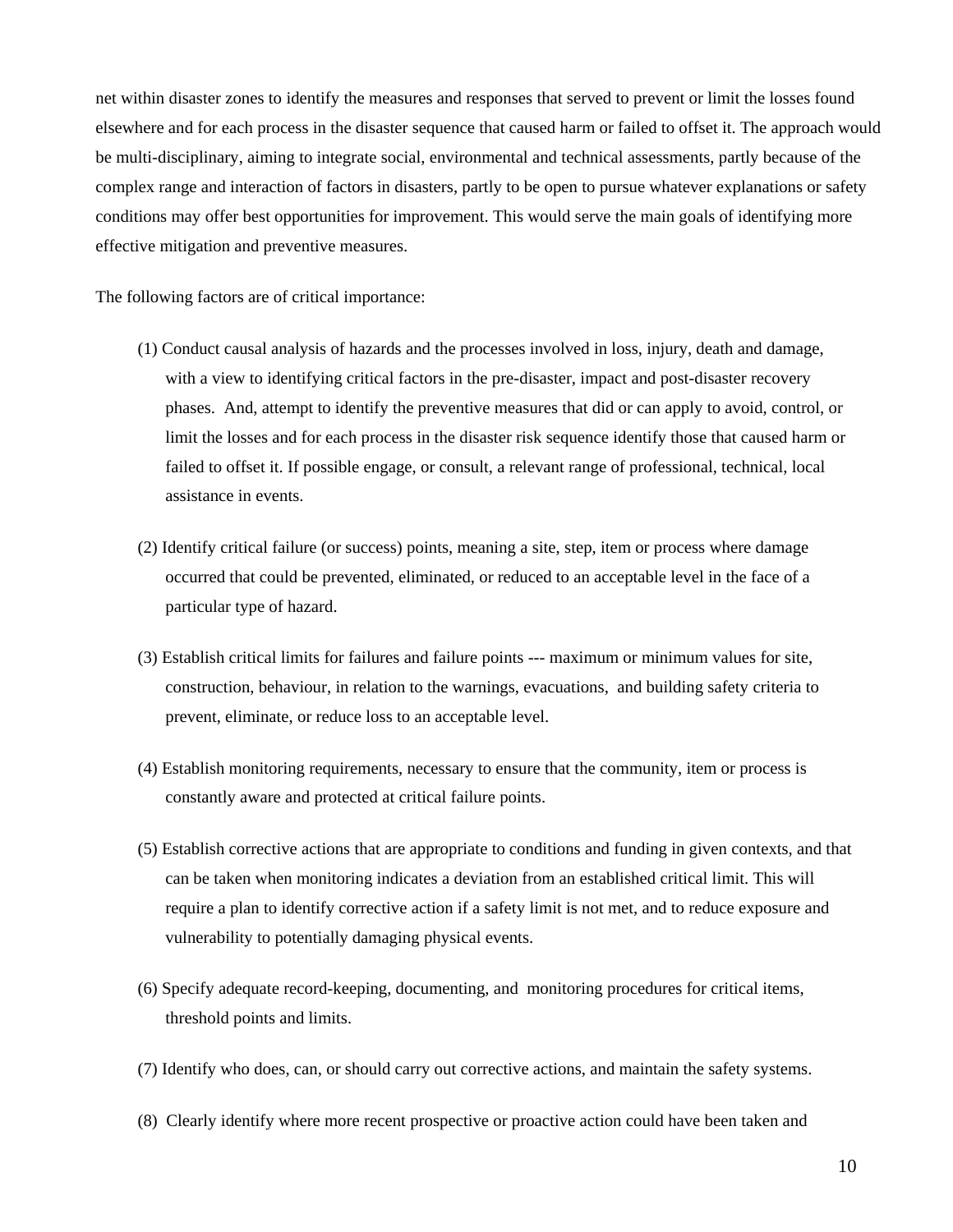enacted in order to guarantee that less risk was constructed in reality-such as land use planning, enactment and enforcement of building norms and the like.

In carrying out forensic investigations it is important to anticipate what the implications of the results of analysis may be. In other areas of safety these include inspections, verification and validation: to move from analysis performed by qualified, independent inspectors to ensure disaster mitigation as well as emergency plans are adequate and working as intended and to check that procedures or items do what they were designed to do; that is, are successful in ensuring safety. This may include periodic or on-going reviews of records, critical limits, sampling and analysis and tasks to be performed by responsible personnel.

#### **4. 2 Meta-analysis, including existing literature and new research**

Meta-analyses are systematic reviews of the extant literature to identify and quantify (if possible) consistent findings across diverse studies. The meta-analysis is an analytical procedure where the results of the observations (e.g. case studies) are coded and then statistically analyzed to look for causal linkages, the strength of relationships among factors (dependent or independent variables), and the effectiveness of interventions. The meta-analyses can focus on thematic attributes of disaster risk (e.g. role of insurance in loss prevention; differential impact of disaster loss on the poor; availability and utilization of knowledge); or they could focus on specific perils (e.g. earthquakes, windstorms, flooding). For example, Rudel (2007) did multivariate statistically-based meta-analysis of 268 empirical studies of deforestation looking at causal factors used to explain forest loss. He found both distinct temporal patterns in causation, but also a shift in institutional drivers from state-sponsored programs to more enterprise driven initiatives over time. On the other hand, Polsky et al. 2007 argued for a common protocol for vulnerability assessments (which they term the vulnerability scoping diagram) that would facilitate comparisons among dissimilar studies, but using qualitative assessments rather than quantitative comparisons.

Another approach to meta-analysis is to derive commonalities across findings based on a research design where the empirical studies all used a common template or set of protocols. In this respect, the meta-analysis is used as a procedure for synthesizing the results of similar studies based on a consistent research design. We might think of this approach as the ex-post assessment, where the archival literature approach is the ex-ante. Examples of the ex-post meta-analysis include White's (1975) pioneering work on hazard case studies ranging from local to global, and the comparative analyses of hazards in the world's megacities (Mitchell 1999a, b). One of the outcomes of such a research project is the identification of knowledge gaps in the existing research as well as contradictory findings on disaster impacts or loss reduction. This gap analysis would suggest where strategic investments could be made by IRDR to stimulate additional research to not only fill the knowledge voids but resolve some of the contradictions in findings. An example of the utility of such meta-analyses is seen in Box 1.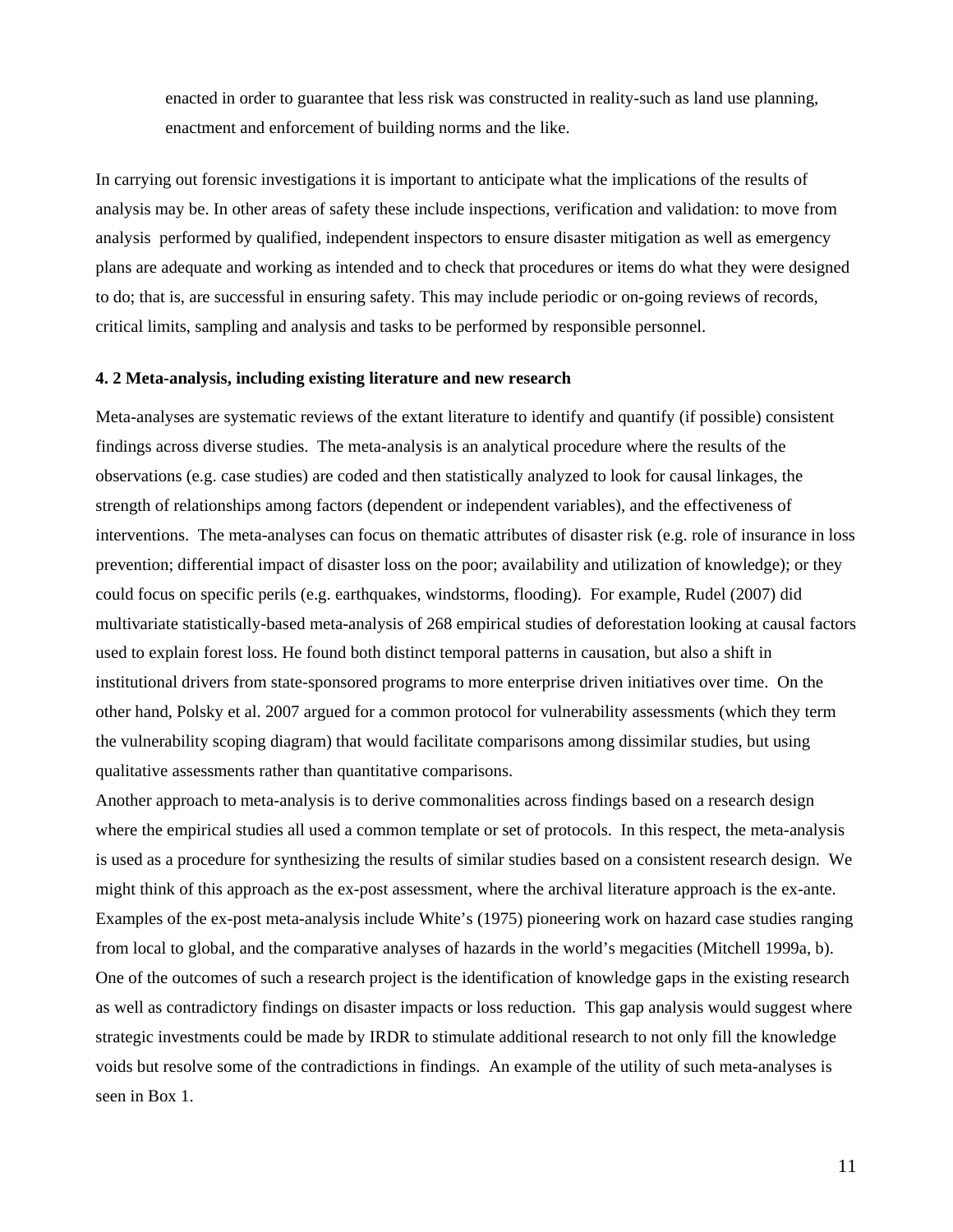#### **Box 1: Counting fatalities**

*One of the main mechanisms for understanding losses from disasters is the number of fatalities. Estimates of deaths vary widely depending on the source of the data and once reported they rarely are confirmed before entry into statistical databases such as EM-DAT. For example, the forensic investigation by Altez and Revet (2005) on the Vargas 1999 mudslides was only able to confirm 852 deaths compare to the 30,000 initially reported and thus recorded in the global databases, such as EM-DAT. A meta-analysis of how fatalities are recorded across disasters and regions would shed some light on the magnitude of over and underestimates of deaths attributed to disasters.* 

#### **4.3 Longitudinal analysis**

Longitudinal reconstructions are detailed, place-based re-analyses of particular disaster events and are used to more fully understand damaging processes and contexts that put people at risk; identification of prevention measures that could have made a difference; and lessons learned or unlearned. These reconstructions could be comparative geographically (e.g. two different but essentially comparable places with similar event characteristics where the sequence of actions, decisions, policies, etc leading to disaster risk and particular effects are cross examined in comparative fashion ) or comparative *in-situ* (same place, two temporally different events, repeat events; or the same place with two different perils). The methodological approach to reconstructions employs archival and ethnographic techniques. They require sophisticated understanding of the particular place and its history, geography, and culture in order to reconstruct both the context and the driving forces that produced heightened the impact on that place. The most well-known disaster reconstructions are Kai Erickson's Buffalo Creek disaster (Erickson 1976); and Tony Oliver-Smiths work on the Peruvian earthquake in Yungay (Oliver-Smith and Hoffman, 1999).

An example of a current reconstruction that could be done would be to compare the effects of Hurricane Camille (1969) and Hurricane Katrina (2005) on the Mississippi coast (same spatially location) where they both made landfall in nearly the same location, but during different time periods. Another example would be a longitudinal reconstruction of the 2003 European heat wave comparing the impacts on urban areas in France compared to cities in central European countries, for example. Why was the mortality rate so much higher in one country compared to the other?

The value of longitudinal reconstructions is in providing in-depth understanding of the causes and consequences of disasters and the evolution of mitigation and/or risk reduction strategies. In the case of paired comparisons of a single place with multiple disasters, this approach permits an analysis of what mitigation strategies worked, what ones could have worked if implemented, the lessons learned, and the lessons not learned.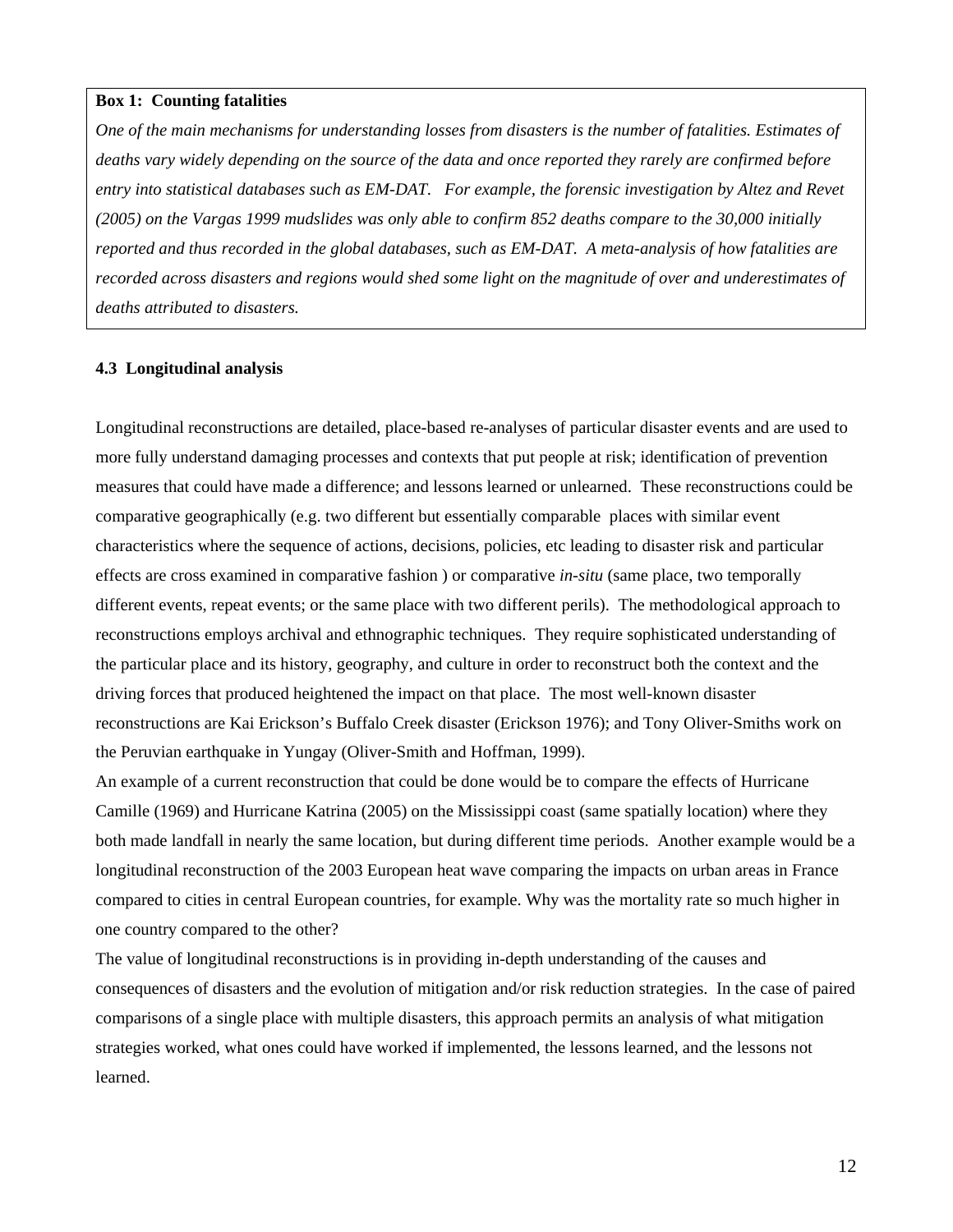#### **4.4 Scenarios of disaster**

It is inevitable that a major cyclone will eventually strike again in Southeast Asia, or the Caribbean; an earthquake will strike again in China, Turkey, Pakistan, Haiti, Japan, the United States or South America; and there will be catastrophic flooding again in Mozambique, China or Europe. A tool to help decision makers advance disaster risk reduction may involve a rigorous assessment of potential future disasters particularly in areas already affected in the past and where information on those events and the causes of their impacts can be built into the new scenario building effort. Ideally, lessons society can learn from an assessment of disaster scenarios will be based on a detailed analysis of both possible adverse impacts and the identification of options for reducing the risk of loss. This type of "forensic" work could possible be referred to as "projective or predictive forensic" given it projects loss and its causes into the future as opposed to examining and explain real loss in the past.

IRDR forensic investigations will involve scenarios that may include cyclones, earthquakes, floods and other natural hazards. Other important risks, like pandemics and terrorist attacks, would not be included in this effort. The hazards explored would be realistic, low probability risks, with the potential for a major adverse impact in terms of loss of life and/or property damage. The investigation should include a multi-disciplinary assessment of the factors contributing to the risk that a natural hazard would become a disaster and an exploration of potential actions to mitigate the risk of loss.

The scenario should be science based, selected on the basis of a known hazard that may be rare, yet represents a realistic and possibly inevitable future event. Potential scenarios may assess a historic disaster event if it were to reoccur in the near future, assessment of a hazard experienced elsewhere relocated to the study community, or the impact of a natural hazard viewed to be realistic for the study area. The analysis would involve natural science with the capacity and experience to provide a detailed description of the potential hazard used to support the scenario.

The impact assessment should be multidisciplinary. This should involve experts with knowledge about the hazard, engineering and the social sciences. It would be useful to develop estimates of the potential loss of life, injuries, number of people displaced, damage to buildings and infrastructure, and other economic losses. It would be useful if financial estimates are generated for specific risks like potential damage to homes, interruption in business, destruction in public infrastructure, impact on employment, loss in expected tax revenue, and increase in government disaster relief spending. Detailed assessments would explore impact by gender, age, and socio-economic status. Rigorous analysis of potential adverse impacts will provide a strongest foundation for the identification of specific mitigation options.

The study must also set out specific options for mitigating and preventing the risk of future disaster losses. The most rigorous studies would have the potential for supporting a cost/benefit assessment of each option. Ideally the study will provide an assessment of the root causes that the natural hazard has the potential to become a disaster. This would involve study of the state of public infrastructure, disaster resilience of buildings, quality of emergency preparedness, and public awareness of disaster risk. Perhaps this may involve a comparative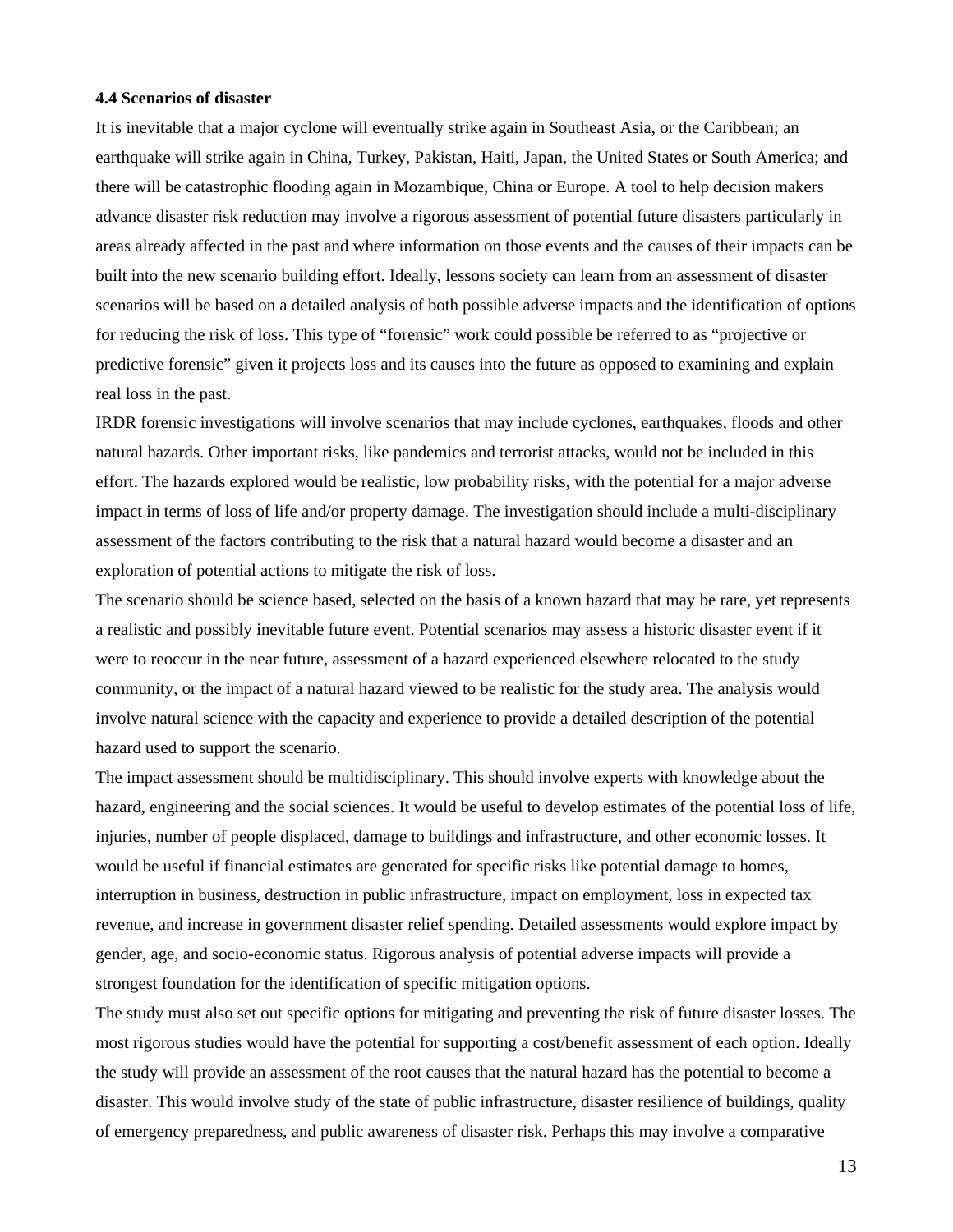assessment measured relative to some benchmark of best international practices. This should also include an assessment of social vulnerability.

Moreover, it is important that the findings from an assessment of potential disaster scenarios contribute to appropriate actions by decision makers. The studies should include active communication of findings to policy makers, private industry, the general public and other stakeholders. Involvement of decision makers in the study design and implementation will increase the likelihood that the knowledge generated will advance disaster risk reduction.

The ShakeOut Scenario is an example of this form of forensic investigation. More than 300 experts from academia, industry and the public sector assessed the impact of the potential 7.8 magnitude earthquake on the San Andreas Fault near Los Angeles California. The ShakeOut study estimates that the earthquake may cause 1,800 deaths and US\$213 billion of economic losses.

A comprehensive, multi-disciplinary assessment was completed to identify actions to reduce the potential impact of the next major earthquake in Southern California. The study found that retrofitting programs have increased the seismic resilience of buildings, highways and other lifelines, yet much more can still be done. Five major areas of expected loss include older building designed to earlier standards, non-structural elements that are largely unregulated, vulnerable public infrastructure, business interruption due to failure of public infrastructure, and uncontrolled fire following an earthquake.

The findings from ShakeOut study have been communicated broadly to a wide range of stakeholders, including emergency managers and the general public.

The specific elements of a potential disaster scenario may never happen but it is inevitable that cyclones, earthquakes, floods and other natural hazards will continue to strike with great force. The assessment of scenarios can support enhanced preparedness and stimulate investments in mitigation. Rigorous scientific analysis of the natural hazard, the potential impact, and options for mitigation provide an important foundation of knowledge to support decision makers as they manage these perils. The study of potential disaster scenarios empowers users to identify what they can change now, before the hazard strikes, to reduce the catastrophic impact after the inevitable hazard occurs. Moreover, lessons learned from any given scenario could apply to a range of alternative risks.

#### **5. Elaboration of problem dimensions**

Each of the approaches elaborated above provide a well-reasoned advance on important research questions. In composite, they establish a medium and mechanism for developing a comparative understanding of the root causes and underlying processes that lead to disaster risk in diverse socio-economic, cultural, national, regional and local settings. As well, the methods offer an understanding of the processes by which risk reduction policies and instruments are, or are not, laid out on the ground in specific but comparable disaster risk contexts. However, beyond this lie a series of fundamental probing critical questions that should be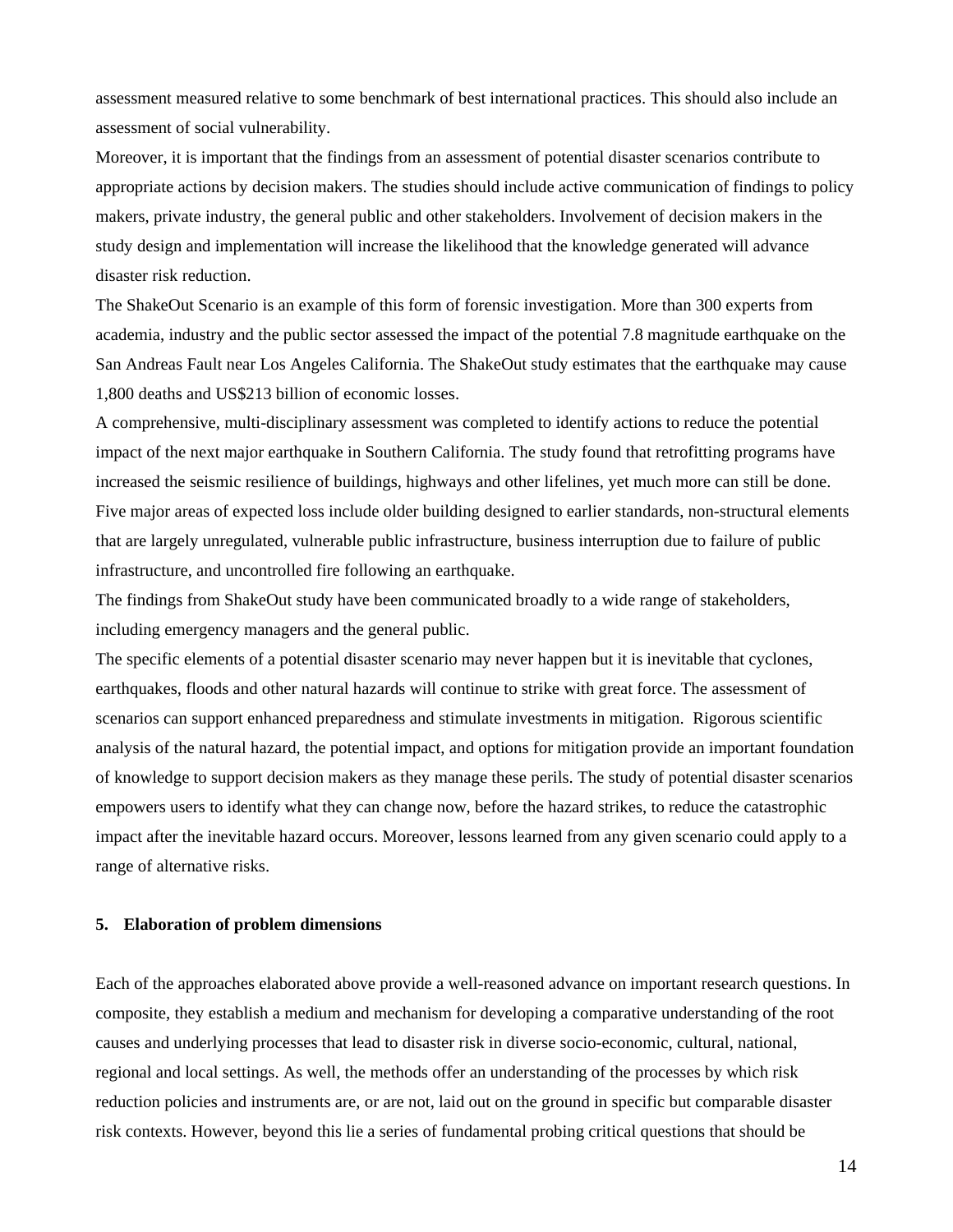informed through the integration of results. These questions<sup>1</sup> synthesize into five general themes or focal points: a) disasters in the context of everyday life; b) knowledge creation, communication and relationships with decision-making; c) responsibility and governance; d) measurement of outcomes and differential impacts; and e) attribution of cause and effect by social actors.

#### **(a) Disasters in the context of everyday life**

 $\overline{a}$ 

This theme appeals to a broader construction of risk that is not divorced in time or space from everyday life and experience. Are disasters only, or mainly, caused and explained by environmental extremes, unprecedented conditions, unscheduled events, or 'a few bad apples'? Or rather are the degrees and forms of risk established by pre-existing conditions and, in most cases, those of the 24/7 fabric of home, family, community, work, services, entitlements, expectations and leisure? Evidence for the latter implies that people and property damaged in disaster were already and specifically exposed and vulnerable to more or less wellknown threats—but lacked protections that others had. Triggering agents like earthquakes or storms are clear points of reference, contributing to threats and facilitating damage, but are not fundamental in the disaster risk management equation, which must always be based on human intervention filtered through an understanding of societal conditions and habitat relations.

Taking this line of inquiry further, one questions whether everyday life has been treated as simply the opposite of and, therefore, irrelevant to, disaster. In causal explanations of why, where, and to whom disaster happens, evidence points to this as a convenient 'myth'. Whether coincidental or intentional, the fabrication serves to subvert attention away from essential avenues of responsibility. Everyday life is contrasted as opposite that of disaster by way of its 'normalcy'—traditional, predictable, and static—an illusion that only occasionally if ever presents itself in the modern world. What is more often meant by 'global change', not to speak of 'globalization', is the deliberate, if not always well-planned, transformation of everyday life. So when one speaks of 'everyday life' as a precursor of disasters, it is rarely because it remains unchanged. Nor does it mean that life would have been only benign, stable or secure in the absence of disaster. Slums and risky jobs, not to speak of driving or fast food, have their everyday dangers. For these reasons too, it is essential to address the links to and role of 'development' in disaster.

'Development' or modernization is essentially a reconfiguring of everyday life and it too has been the site of a false dichotomy—that disaster is the opposite of development. Although this may be the intention of development proponents, in practice a world is revealed where both lack of development and ill-considered, risky forms of development have been major precursors of magnified or novel damages. That is pretty obvious when dams fail, tunnels collapse, or mining makes river and lake water toxic. But there is very little about the modern world that is not being changed with, or usually without, a precautionary accounting of the risks that

<sup>1</sup> A more complete series of questions raised during the ad hoc working group meeting and synthesized into section 5 are listed in Annex 2.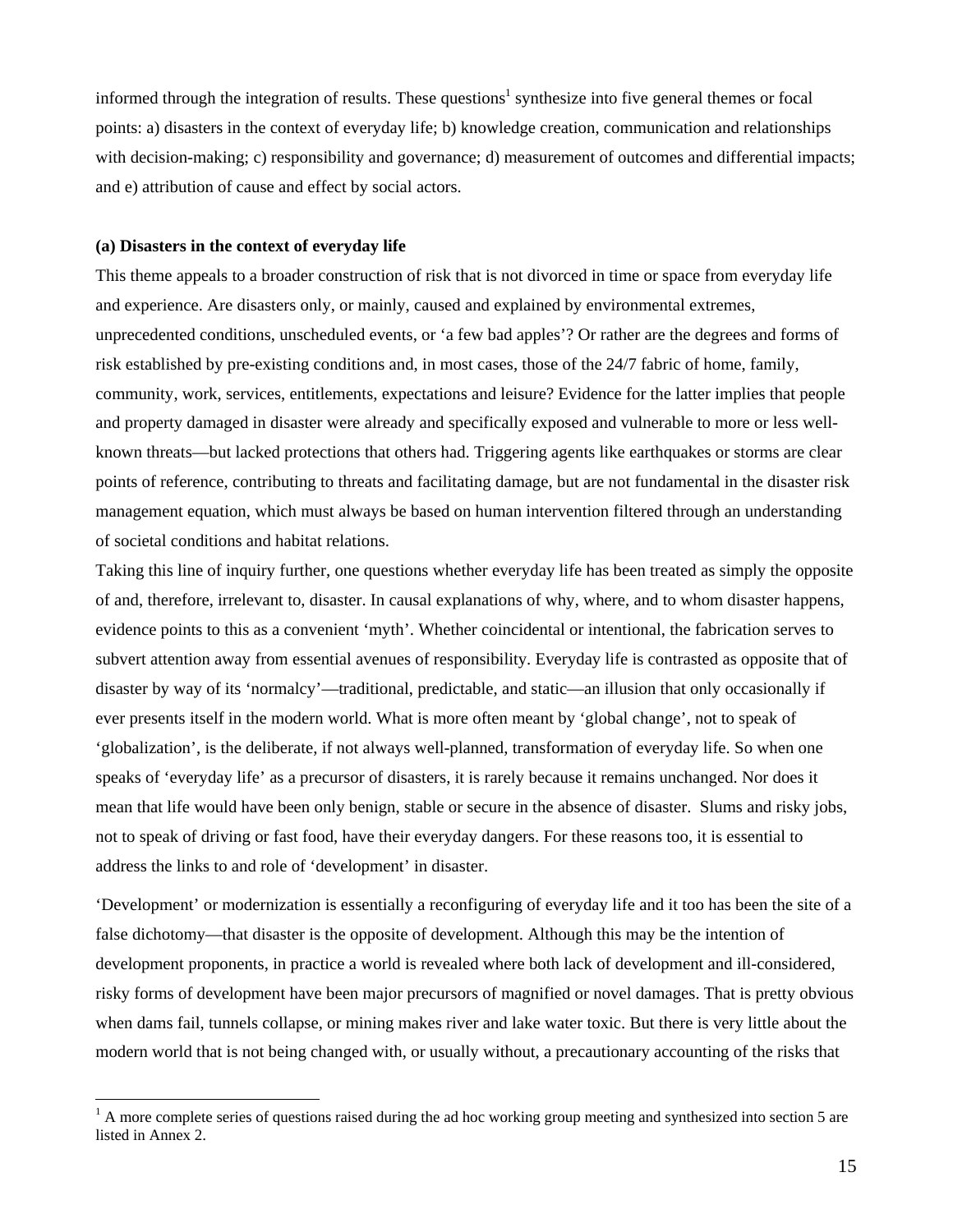may follow—for some if not most people. Recognizing the links between 'everyday' and disaster is the basis for acknowledging that efforts to reduce disaster risk require real advances in development parameters and indexes and that disaster risk reduction and management are or should be an integral part of development planning.

Finally, it is hard to imagine day-to-day life not pervading and controlling to some degree the form, extent, and success of disaster responses—which are far from independent of pre-disaster life. That 'everyday' capacities, skills, and values of people at risk are fairly decisive in how they influence disaster response exposes another often ignored reality. In a majority of disasters, lives saved that would otherwise be lost, and most evacuation, sheltering, feeding, comforting, in the hours or days before outside relief arrives (if it does at all), are overwhelmingly the product of actions taken by relatives, neighbours, local service and professional persons still able to function. Since it does not have the stamp of something special to disaster, this is usually neglected in mainstream research and media coverage.

#### **(b) Knowledge availability, creation, communication and relationships with decision-making**

The assertion that society and its institutions have failed to fully apply existing knowledge concerning disaster risk and disasters—the wisdom of past successes and failures—is a motivating rationale for the IRDR effort. However, the many issues surrounding it deserve much more careful and critical attention. In some cases, massive and important gaps exist in basic information that must be resolved for utility to be derived from ideas and lessons learned elsewhere or from those long ago. For example, many of the major disasters that have affected Central America in the last 20 years were never seen to be likely given the lack of physical analyses and projections, or forgetfulness of past experiences—often decades or even centuries ago. Understanding how this lack of information or the application of knowledge based on incomplete information or erroneous assumptions, leads to poor decisions will enable the unpacking of precursors to disaster. The process of generating or creating knowledge may offer important clues as to why results have not been successfully transformed into policies, practices, standards, investments, and other actions to the extent envisioned or possible. Taking cues from environmental assessment and general risk management literature, one would expect that response uptake, application, and effectiveness improve when local experience (tacit knowledge) is combined with and given standing alongside 'expert' knowledge in participatory research and decision-making processes. It is not clear whether these qualities actually produce 'better' knowledge or simply build credibility and trust. What is evident is that strongly held local knowledge claims concerning disaster causes are not easily supplanted with outside expert opinion and that institutions, politics, and social organization play primary roles in establishing, reinforcing or breaking down barriers to information.

The divide between expert and lay perceptions and opinions concerning risk and response are but one illustration of difficulties associated with knowledge translation and communication. Much of the available knowledge may exist outside of a particular region and in a form that may be foreign to decision makers (e.g., journal articles) or inappropriate for their particular problem (e.g., precision, certainty). Understanding how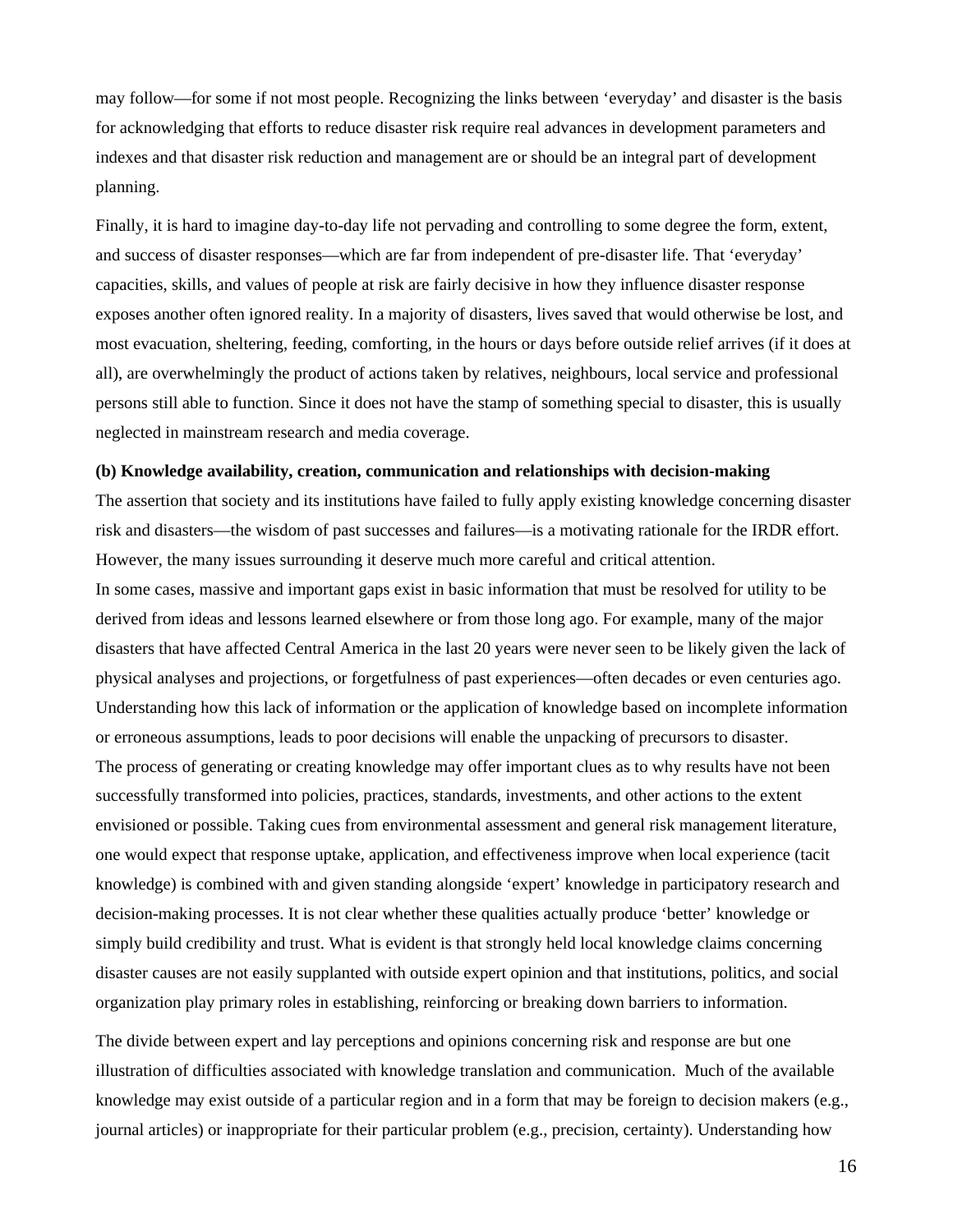information flows and modifies when translated and interpreted across languages, cultures, media, regions/locations, hazards, disciplines, institutions, gender, age, and through time will permit identification of factors that influence cognition, use, and ultimately disaster outcomes.

#### **(c) Responsibility and governance**

Complementing the quest for the root causes of disasters is the search for responsibility, which naturally extends into the realm of management, institutional arrangements, and other processes associated with governance. How can 'responsibility' be assigned to social actors? Clearly this depends on the type and form. Deliberate acts of corruption, deceit, and gross negligence perpetrated by a few 'players' usually make their way into and through legal proceedings or inquiries—especially in developed countries. This contrasts with situations where participation in the creation of risk is *en masse*, unknowing or coincidental with efforts that, by many measures, produce tremendous societal benefit (e.g., jobs and livelihoods produced through coastal development, urbanization, deforestation). It is these broader areas of responsibility that must be carefully examined in greater detail, teasing out the evolution of institutions, social norms, and basic incentives for encouraging or discouraging risk reducing behaviour from well before to well after the disaster in question.

#### **(d) Measurement of outcomes and differential impacts**

Establishing the various causes of disasters, identifying and assigning responsibility for damages, and recommending mitigating actions, demands a common interpretation of desired and undesired outcomes. A partial list of these includes: mortality with cause of death; morbidity with kinds and numbers of injuries; number of displaced and homeless; direct economic losses; property losses, other losses, business disruption and discontinuity; losses covered and not covered by insurance; disruption of access to basic services, mobility and communication; and longer-term stress and psychological effects. Although there are many important practical and methodological challenges of obtaining such information, a more compelling question is whether such measures are adequate for evaluating aggregate impacts such as 'social disruption' or conceptions of system qualities like 'resilience'? Depending on how many indicators are considered and how they may be subjectively weighted (e.g., lives take precedence over livelihood or insured loss) by researcher and decisionmaker alike, one might derive a very different assessments of success, failure, damages, and responsibilities. In disaster and risk analyses, the outcome or damage indicators noted above are often used as dependent variables whose variability (i.e., differential impacts) can be connected to corresponding changes among independent variables (e.g., land use, income, education, dwelling age). The resulting correlations, when coupled with a plausible mechanism or process, become valid sources of explanation that are strengthened even further when repeated in multiple locations (within a disaster area and between different regions) and time periods for multiple forms of hazard. This suggests that considerable effort needs to be spent on identifying and evaluating potential plausible mechanisms and independent variables for application across a wide variety of disaster contexts.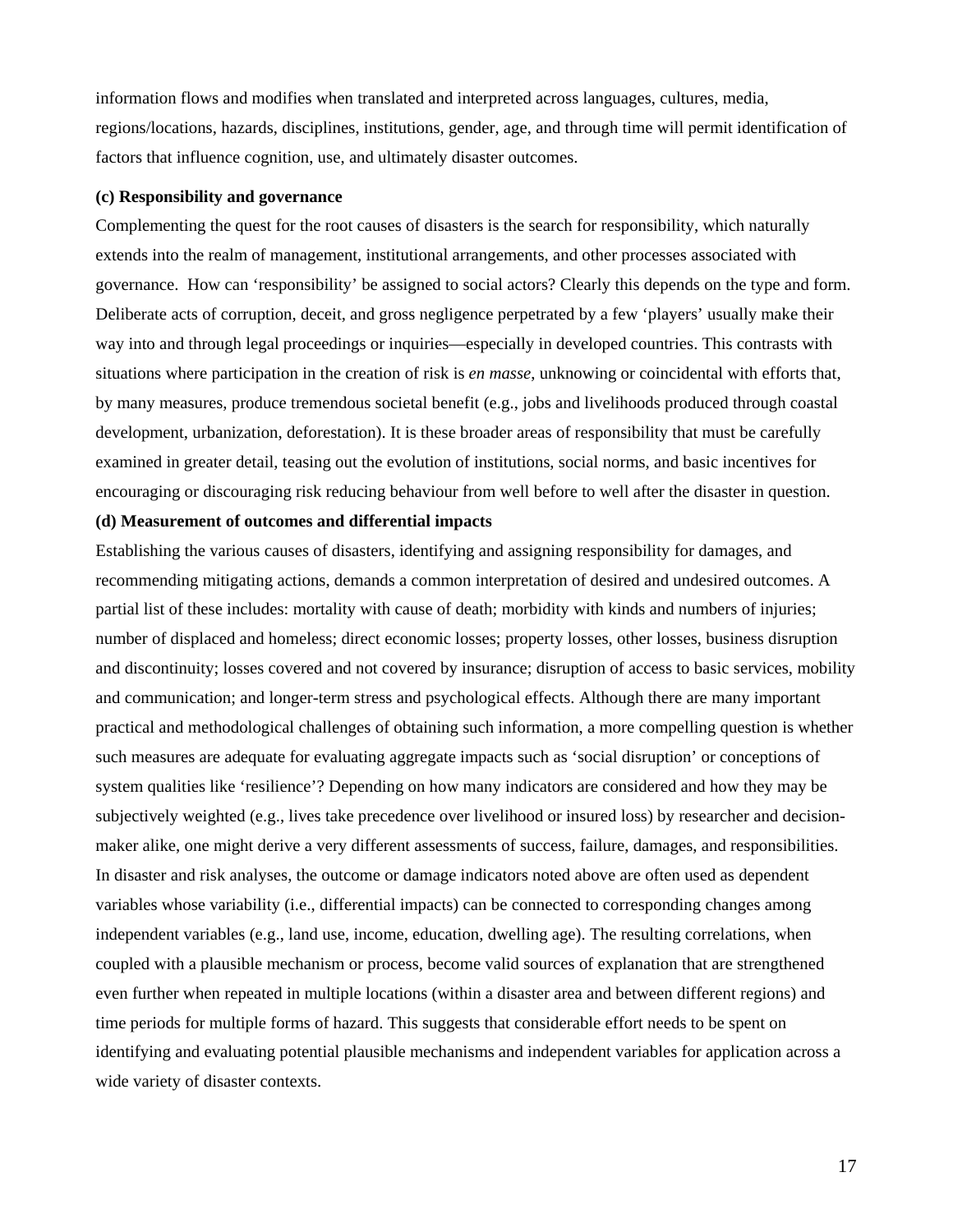#### **(e) Attribution of cause and effect by social actors**

Understanding different interpretations of the causes and effects of disasters may yield insight into why certain actions were undertaken while others were not. Maybe another fundamental one is how the disaster was interpreted in causal terms by different social actors, in newspapers, on television, in reports. What was revealed or argued to be the initial or fundamental causes.

How do physical interpretations play off against more social explanation?

Additional generic question sets could include a section on how disaster is explained by different social groups and interests.

#### **6. Guiding the investigations**

There is a wide range of possibilities for forensic investigations and it is appropriate that selection criteria be established. These criteria should be seen as flexible guidelines since there will undoubtedly be opportunities which require pragmatic response. However, it is important that selected investigations address the core principles of the IRDR. Thus they should be inherently integrated across the disciplines and be appropriate to relate to other hazards and other geographical regions than the ones specifically in the investigation. Further since the outcome of IRDR is to leave "*the legacy of an enhanced capacity around the world to address hazards and make informed decisions on actions to reduce their impacts, such that in ten years, when comparable events occur, there would be a reduction in loss of life, fewer people adversely impacted, and wiser investments and choices made by governments, the private sector and civil society*" the selected investigations should specifically contribute towards this legacy and these contributions should be identified clearly in the project objectives. When developing the rationale and work plan for the investigations, clear links to policy issues need to be identified. It is important that the outcome of these investigations be such that there is a definite positive impact; part of the research will need to be on how to make the benefits of the investigations most effective and useful and ensure that they are actually implemented.

In view of expected forensic investigations, it is particularly important that they address the institutional levels of governments, the private sector and civil society and their roles in disaster risk reduction. Institutional analyses should be undertaken to clarify relative roles and responsibility. For this reason, the participation of local partners should be part of the selection criteria.

For these selected forensic investigations, the IRDR should bring together teams of experts and practitioners, including appropriate expertise in the relevant fields of natural and social sciences, as well as decision-makers, to address the key questions to be answered. The selection of investigations should include those where there is potential for arriving at objective views or assessments of responsibility.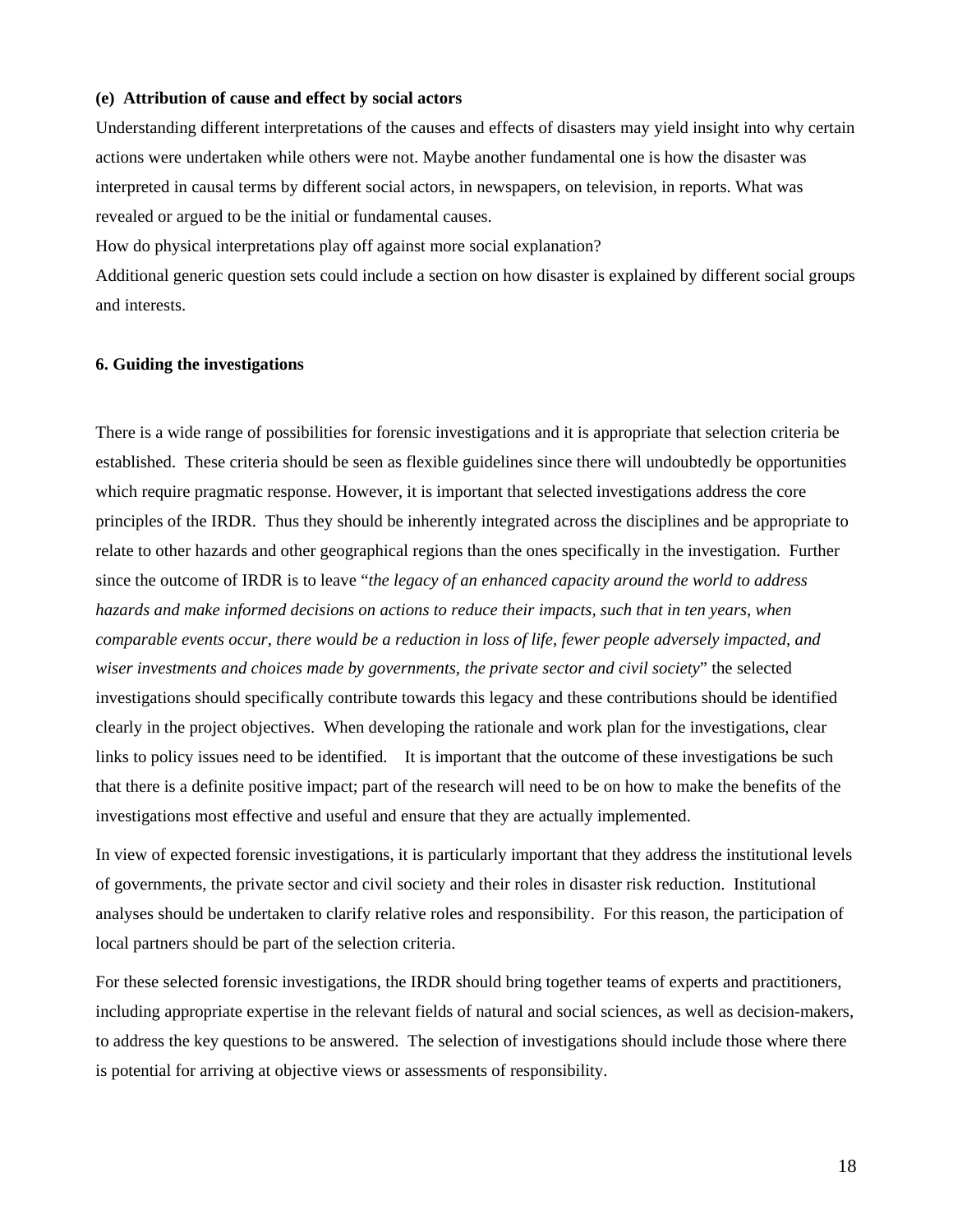The IRDR co-sponsors all have policies with respect to openness and the free distribution of information, appropriate privacy and ethics, and on issues of balance. These policies must be respected.

As outlined in the IRDR Science Plan, in relationship to Objective 3, (Reducing risk and curbing losses through knowledge-based actions) it is proposed that some initial forensic investigations be carried out on recent disasters. Following the suggested methodologies and approaches outlined above, detailed examination of a number of cases should be carried out to gain experience in combining and integrating the diverse areas of knowledge that are necessary for any practical programme of risk reduction and include vulnerability assessments and the analysis of effective (and ineffective) approaches to risk reduction.

In addition to the other criteria, it is proposed that in the next few years, forensic investigations be carried out to identify major research needs and gaps at the interface of natural and social sciences. These studies would also test methodologies and approaches in a systematic way. The selected investigations would involve a wide range of hazards, scales, geographical regions, cultural and economic contexts, including the social contexts from hazards affecting, for example, large mega-cities to rural communities, from the most impoverished countries that have limited resources to highly sophisticated communities in the developed world.

#### **7. Potential outcomes**

Several potential outcomes can be identified at this time. The following list of three broad sets of outcomes needs further elaboration. As in all scientific research there can be other unanticipated outcomes which though unforeseen can add to knowledge and point to future research.

- i) These forensic investigations have the potential to improve understanding of the causes of disasters in ways that can lead to improved practice in disaster risk reduction and management, especially by identifying options for future action that can reduce exposure and vulnerability. A key element is the identification and location of responsible decisions in ways that permits or mandates improvement.
- ii) To the extent that new understanding is achieved these investigations have the potential to set disaster risk reduction on a new path that will begin to slow down the rate of increase in losses and could eventually lead to stabilization and reduction. In making this claim the Working Group is keenly aware that while there is hope for a safer environment it cannot be achieved easily or soon.
- iii) An important part of the research is to develop and improve the research methods and approaches themselves. To the extent that these newly designed forensic investigations prove to be effective when conducted by the research community, they may provide a new model and a new paradigm for official investigations conducted under public authority.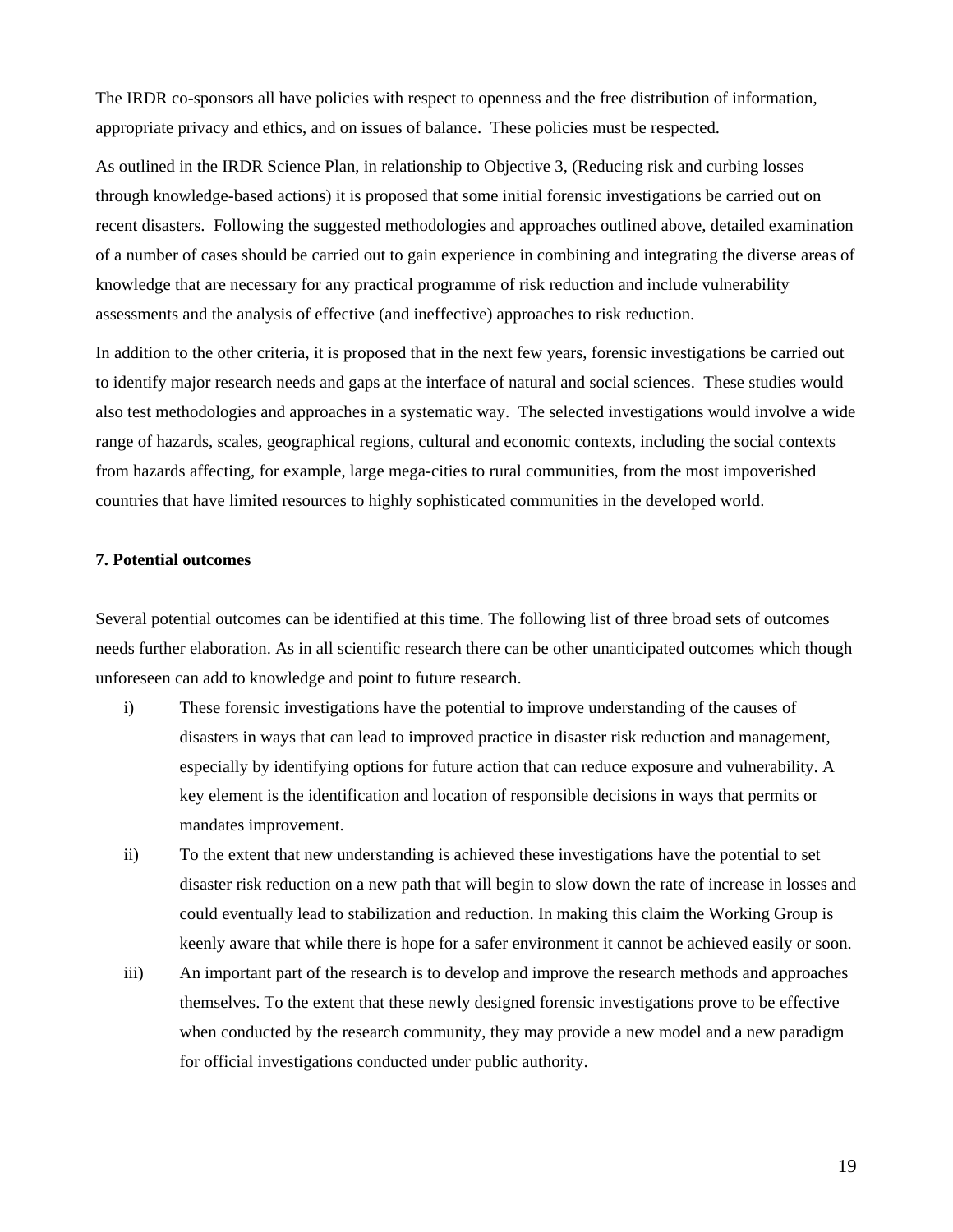#### **8. Recommendations**.

The a- hoc Working Group recommends to the Scientific Committee for IRDR (SC IRDR) that:

- 1. This report be reviewed (subject to modification and expansion as necessary) and accepted at its next meeting in April 2010,.
- 2. The SC IRDR formally establishes a Working Group and charges it with the further development and implementation of Forensic Investigations.
- 3. Invite the Working Group on Forensic Investigations to:
	- participate in a coordinated way with funding activities,
	- initiate as soon as feasible some research for early completion, specifically meta-analysis based on existing literature,
	- convene meetings and workshops as required for the furtherance of its agenda,
	- seek opportunities for collaboration among the sponsoring organizations (ISCU, ISSC, ISDR) and other agencies, and
	- convene groups of experts to design templates and elaborate common methodologies for forensic investigations.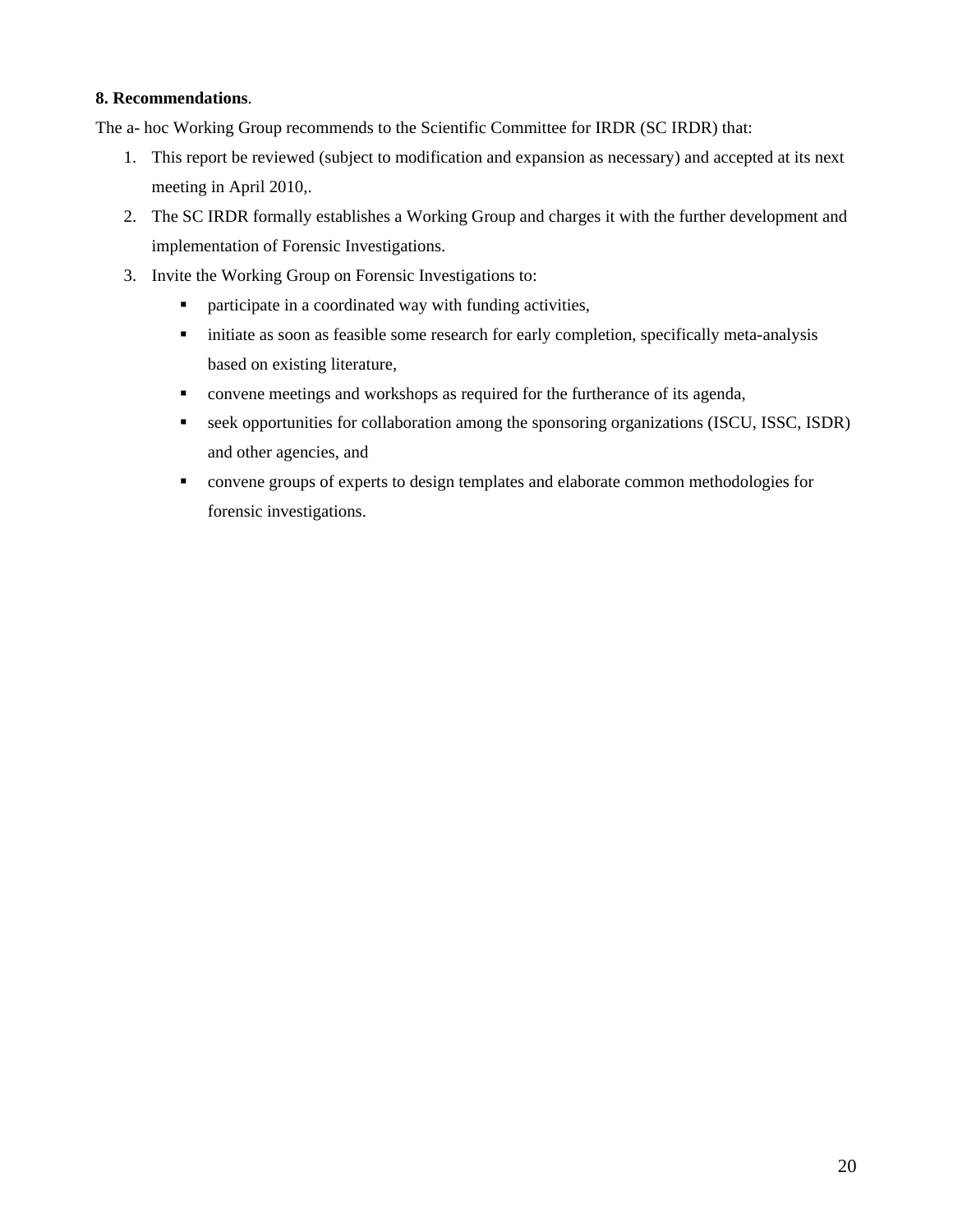#### **References**

- **Altez**, R. and S. **Revet**, 2005. Contar los muertos para contar la muerte: discussion en torno al numero de fallecidos en la tragedia de 1999 en el Estado Vargas-Venezuela. Revista Geografica Venezulana. Also appears in Maskrey's Global Assessment Report.
- **Erickson**, K. T., 1976. *Everything in its path: destruction of community in the Buffalo Creek flood*. New York: Simon and Schuster.
- **International Council for Science-ICSU** (2008) A Science Plan for Integrated Research on Disaster Risk: Addressing the challenge of natural and human-induced environmental hazards, ICSU, Paris
- **ICSU-Latin America and the Caribbean** (2009). Sceince for a better life: Developing regional scientific programme in priority areas for Latin America and the Caribbean. Volume 2 "Understanding and Managing Risk Associated with Natural Hazards: An Integrated Scientific Approach in Latin America and the Caribbean" (Authors: Cardona, O.D.; Gibbs, T; Hermelin, M. and Lavell, A.) Rio de Janeiro and Mexico City
- **ISDR**, 2005: Know Risks, United Nations International Strategy for Disaster Reduction Secretariat, Geneva
- **ISDR**, 2007: Living with Risks : A Global Review of Disaster Reduction Initiatives. United Nations International Strategy for Disaster Reduction Secretariat, Geneva.
- **ISDR**, 2009: *Reducing Disaster Risks Through Science: Issues and Actions*, United Nations International Strategy for Disaster Reduction, Geneva, Switzerland.
- **Maskrey**, A. (Ed) (1996) Terremotos en el Tropico Humedo. LA RED. Tercer Mundo Editores. Bogota.

**Mitchell**, J. K. 1999a. Megacities and natural disasters: a comparative analysis. *GeoJournal* 49(2):137-142.

- **Mitchell**, J. K. (ed.) 1999b. *Crucibles of Hazard: Megacities and disasters in transition.* Tokyo: United Nations University Press.
- **Oliver Smith**, T. and S. **Hoffman** (eds.), 1999. *The angry earth: disaster in anthropological perspective.* New York: Routledge.
- **Polsky**, C., R. **Neff**, and B. **Yarnal**, 2007. Building comparable global change vulnerability assessments: the vulnerability scoping diagram. *Global Environmental Change* 17 (3-4): 472-485.
- **Rudel**, T.K. 2007. Changing agents of deforestation: from state-initiated to enterprise driven processes 1970- 2000. *Land Policy* 24(1): 35-41.
- **White**, G. F. (ed.). 1976. *Natural Hazards: Local, National, Global.* Oxford: Oxford University Press.
- **White**, G.F., R.W.**Kates** and I. **Burton** (2001). "Knowing better and losing even more: The use of knowledge in hazards management." Environmental Hazards: Human and Policy Dimensions, 3(3-4): 81-92.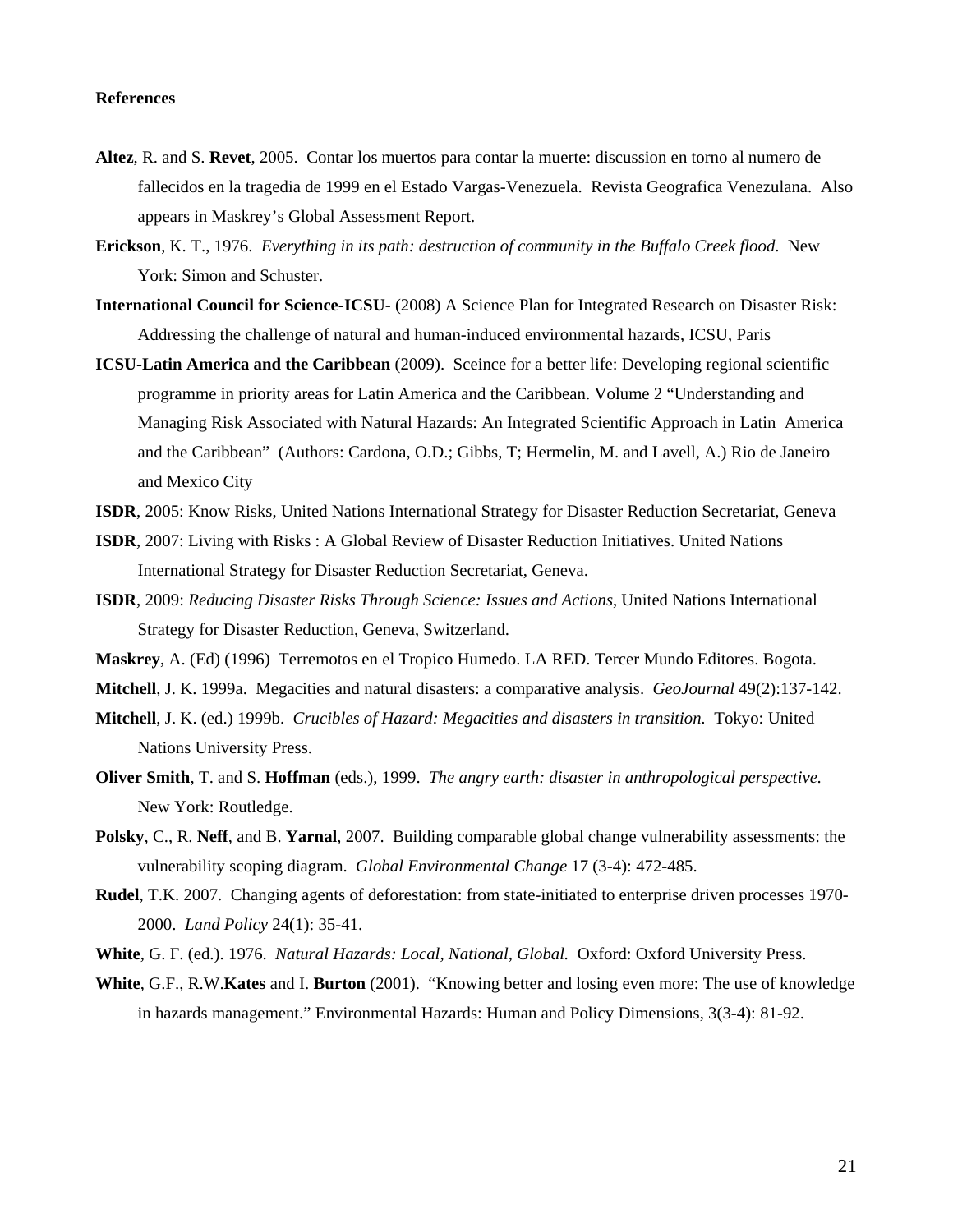**Annex 1: Participants in the ad hoc Working Group meeting on Forensic Investigations, Toronto, 1-4 February 2010**.

- i) Ian Burton (Chair)
- ii) Susan Cutter.
- iii) Ken Hewitt.
- iv) Paul Kovacs.
- v) Allan Lavell.
- vi) Gordon McBean (Chair SC IRDR)
- vii) Brian Mills
- viii) Caroline Rodgers
- ix) Tarik Islam.
- x) Dan Sandink.

#### **Annex 2. A preliminary formulation of questions derived from meeting documents and discussions.**

#### **1. Disasters in the context of everyday life**

What is the influence non- or less than-disaster events (however defined)—some might say as being more routinely managed risks—on disaster management?

Are disasters only, or mainly, caused and explained by environmental extremes, unprecedented conditions, unscheduled events, or 'a few bad apples'? Or are the degrees and forms of risk are set up by pre-existing conditions and, in most cases, those of the 24/7 fabric of home, family, community, work, services, entitlements, expectations and leisure?

Is it a convenient myth that everyday life has been treated as simply the opposite of and, therefore, irrelevant to, disaster?

Is everyday life really 'normal', static, benign, and secure or is it constantly in flux and therefore compellingly complex as important precursor to disaster?

Is disaster really the opposite of 'development' as some (and experience) might suggest? Or can development (or at least that which fails to account for future risks) and the lack of development both contribute to disasters or at least the amplification of damages?

Are research and popular media so skewed by the 'special' (or unique) features of disaster response (outside assistance) that they neglect the role that 'everyday' capacities, skills, and values of people at risk play in determining outcomes?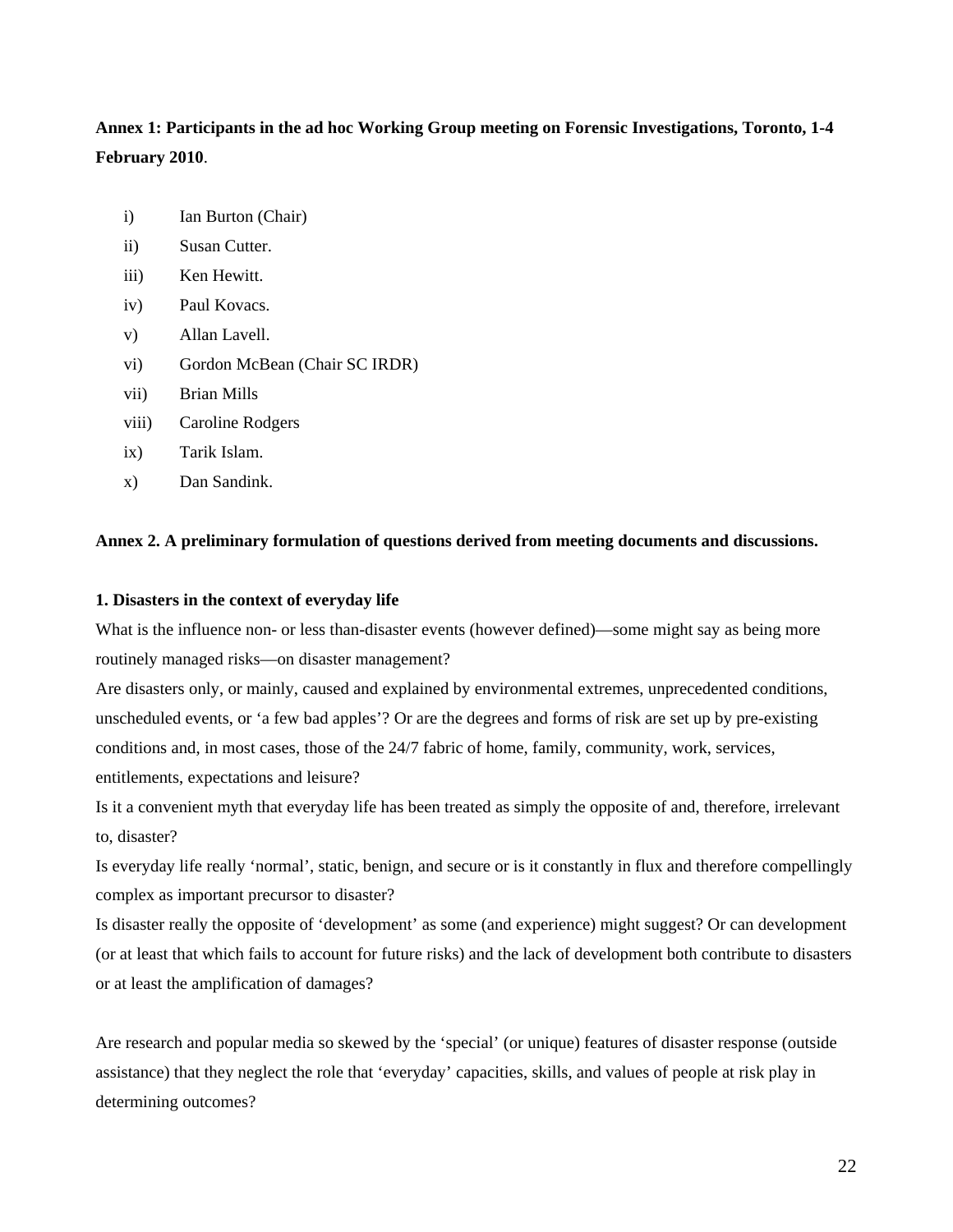How do fundamental development issues, in particular poverty, interact with disaster processes to affect vulnerability and impacts?

#### **2. Knowledge availability, creation, communication and decision-making**

Does the process by which knowledge was created and characteristics of those who created impact uptake and application?

Does the incorporation of local tacit knowledge and engagement of local decision makers in the design and execution of research enhance the likelihood that recommendations will be adopted?

How does understanding how information flows and modifies when translated and interpreted across languages, cultures, media, regions/locations, hazards, disciplines, institutions, gender, age, time, etc. permit identification of factors that influence cognition and use.

How does awareness that knowledge and experience exist, timeliness of the information relative to the decision, and the ability to retain, store or archive the experience for later application affect the use of knowledge in decision-making?

What appeared to be the immediate, proximate causes of the disaster or the initiating event(s)? Would the removal or shift in one or two key factors dramatically altered the outcomes?

What this event forecast or predicted? What was the state of scientific knowledge about the event (or category of events)?

Was the existing knowledge widely available and accessible?

Were there any decision-makers, other actors, stakeholders or victims (or those at direct risk) who were unaware of the information (or less aware than they might have been)?

How was the risk of this event (or similar events) perceived and understood by all the categories of stakeholders?

How long had the scientific knowledge been available and had it significantly changed or improved in the recent past?

What was the past record of the occurrence of this particular type of initiating event?

How certain and precise must the evidence of pending hazard events, consequences, and efficacies of particular actions be to support decisions across the spectrum of disaster management (preparedness, response, recovery, mitigation, etc.)? In addition to scientific validity, what other factors influence these decisions. How are risks communicated within the areas directly affected by a disaster? What are the relative roles of different communication media? How might current social networking capabilities have affected past disasters?

How engaged were citizens in risk management processes prior to (since) the disaster? What formal or informal means were available for people to identify and express concerns, debate evidence (knowledge claims), and contribute to the formation of actions?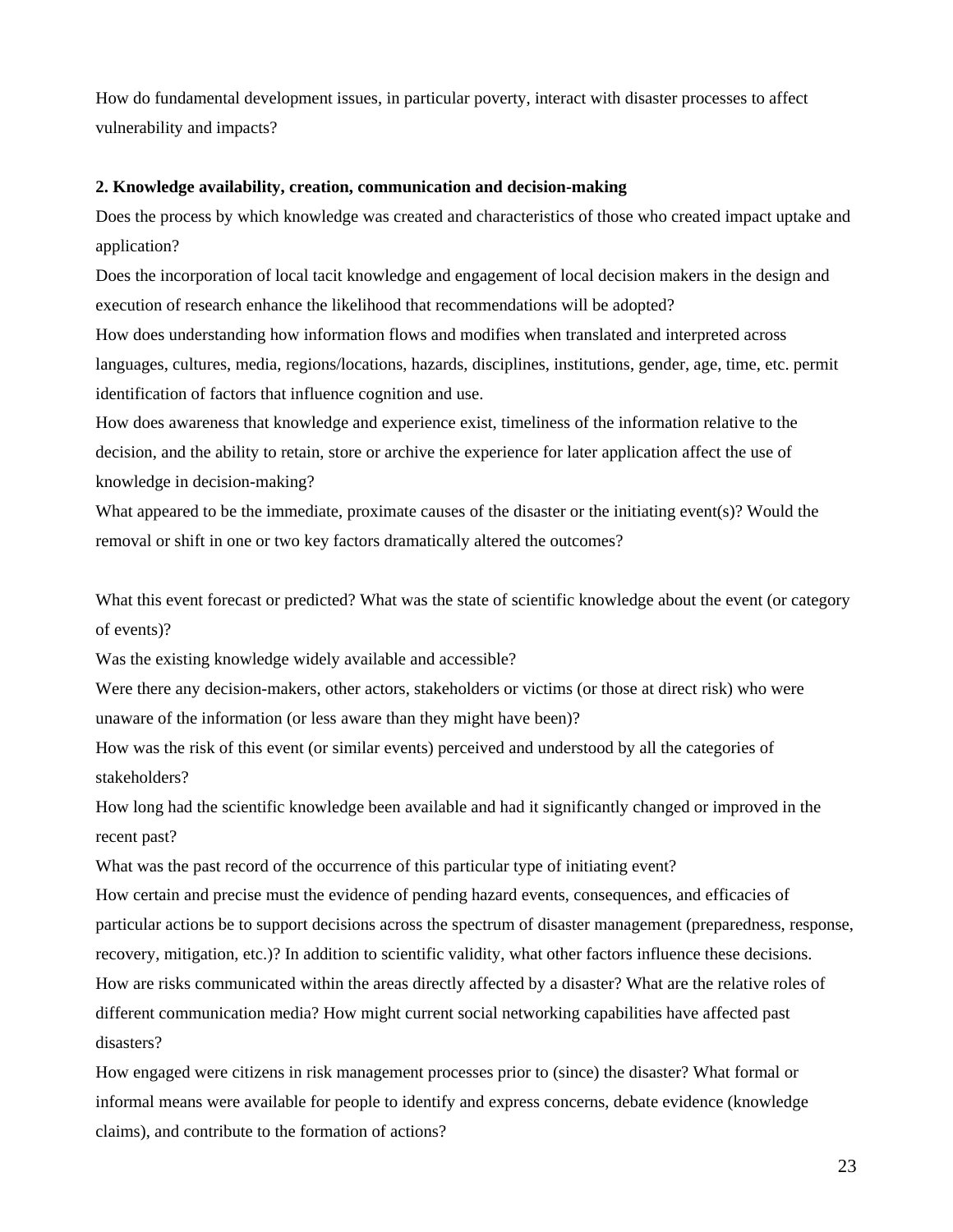Were public and community leaders (and the institutions/organizations they represent) perceived as credible and trustworthy?

For a given hazard and aspect of vulnerability or exposure, what are the current "best practices/standards" at regional, national and international levels relative to those in place in the disaster area? How much impact could have been avoided/lessened if these were implemented?

Are community experiences with disaster/hazard embodied in art, culture, traditions, and architecture? Does this have any effect on community attitudes toward disaster management?

Do we really have more knowledge or do we have a lot of information? Or do we have many more people with a little knowledge finding it difficult to share, integrate, apply?

Who possesses this knowledge and how transferable is it/has it been?

Has knowledge increased equally for both physical hazard and "consequence" elements?

What knowledge (modern and traditional) existed, what was taken up on in terms of policy, practice, etc., and what was not utilized and why? How successful were various methods used to gain and distribute knowledge? What knowledge did not exist and why? In multi hazard areas, how was knowledge of some factors skewed in favor of some risks and not others.

How does centralization versus decentralization, participatory versus top down approaches to knowledge and intervention critically affect intervene in explaining risk?

Are policies being informed by the current, existing knowledge? If not, why?

What strategies, policies or measures had been put in place? Were any options rejected? Explain the reasons why the reported decisions were taken or not taken. To what extent were these consistent with prevailing scientific and stakeholder knowledge?

#### **3. Responsibility, power and governance**

Were there groups or individuals in the community (or outside the community) who clearly benefited from the disaster event?

Was there any sense of unfairness or recrimination in the community before, during or after the disaster? Describe and explain.

What is the power structure in the community? Who makes decisions and how are they made? Has the changed pre- and post- disaster?

Were persuasive communication, social marketing and fear appeals used to encourage action? Is it ethical to portray potential harm/impact in excess of that supported by scientific evidence—even if shown to be an effective motivator for evacuation or other behaviours?

How can "responsibility" (whether direct, indirect, informed, misinformed) be assigned to social actors? How does the varying capacity of nations to institute change relatively easily affect issues of responsibility and the utility of recommendations (from research)?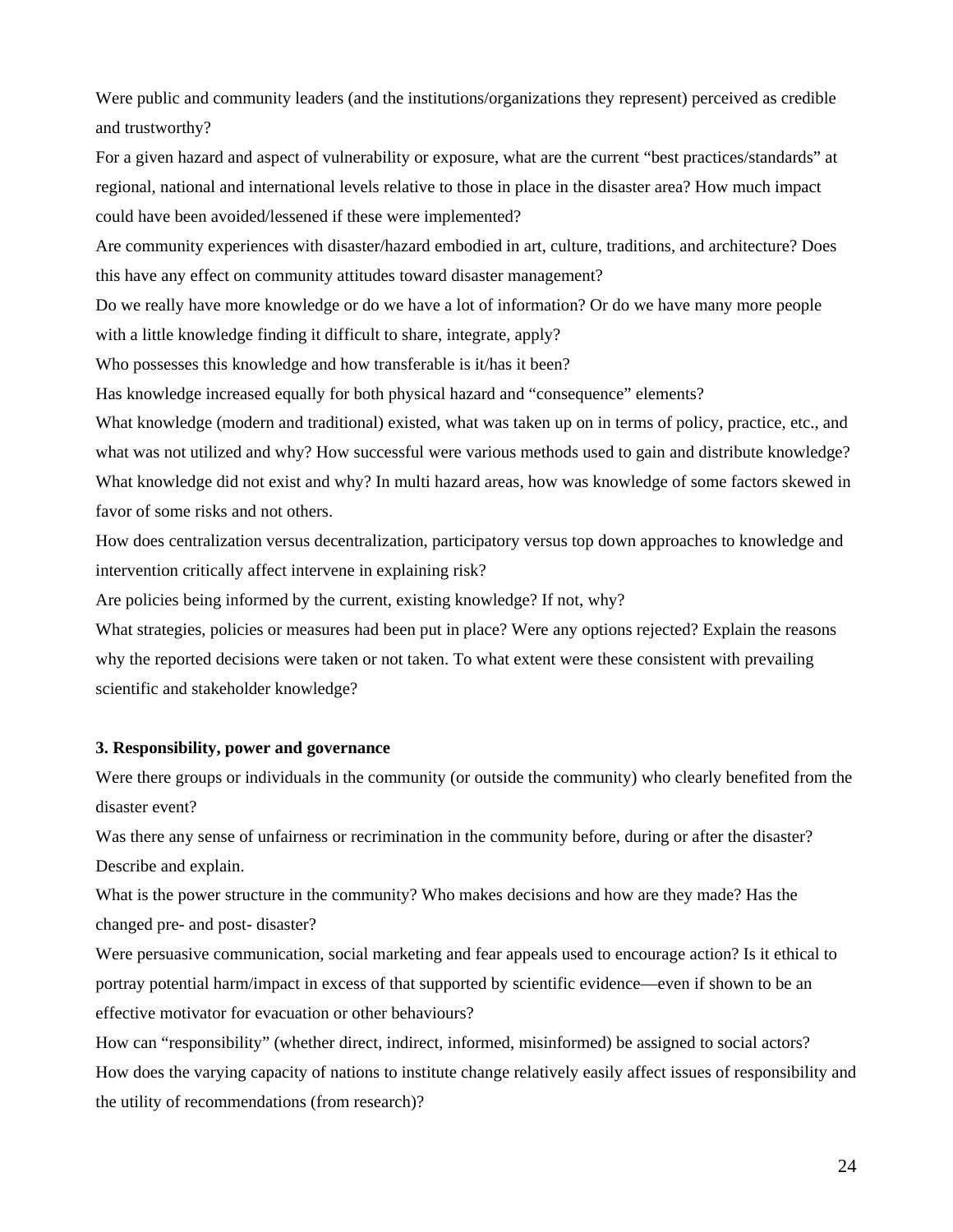How do social, political, economic, and legal system characteristics limit or enable the assignment of responsibility for risk? Does the lack of a translatable and accepted delegation of responsibility negatively influence the rebuilding process which requires the responsible government to work with international community that has found them negligent etc. ?

Are there inherent inequalities in the proposed actions to reduce risk?

What were the drivers of risk and can they be separated from issues of neglect, failure etc that will demand accountability/responsibility? Which aspects have contributed to increasing risk over the past 50 years? Are there any cases where specific responsibilities have been assigned for mitigation of disaster impacts? Should we review these cases as part of the pilot test to identify whether or not responsibilities *can* be identified?

What were the roles of key personnel and agencies throughout the course of the disaster?

#### **4. Measurement of outcomes and differential impacts**

What were the impacts of the disaster in qualitative and quantitative terms: mortality with cause of death; morbidity with kinds and numbers of injuries; direct economic losses; property losses, other losses, business disruption and discontinuity; losses covered by insurance and not covered; access to basic services, mobility and communication; longer-term stress/psychological effects?

What disaster response measures were taken, including: numbers made homeless or trapped; numbers evacuated or migrating; the nature and effectiveness of the emergency response including short term and longer term rehabilitation and reconstruction?

Are common measures of impact (such as deaths, injuries, property loss) adequate for evaluating the extent of social disruption?

Is the return to "normalcy" (with or without substantive adjustment—a new normal) taking longer and coincident with the troubling trends noted for the common measures?

How are success and failure defined? Does a level of acceptable or tolerable loss exist? What has been the effect of wrong or imperfect predictions? What has been the effect of good predictions?

How do institutional setups for urban, rural, development, sector or territorial planning influence risk creation and eventual disaster contexts?

How does the structure and capacity of institutions affect resilience?

How does placing focus on resilience or risk reduction as a desired outcome affect the research? Building resilience assumes that event is going to occur and cause damage but in some cases risk reduction could imply acting so that events do not occur.

What was the distribution of losses (impacts) within the community in special terms and by socio-economic status or type of occupation or employment? Were the impacts differentially felt by people or groups according to level of education or other variables such as location, size of household/family unit, or access to information and communication?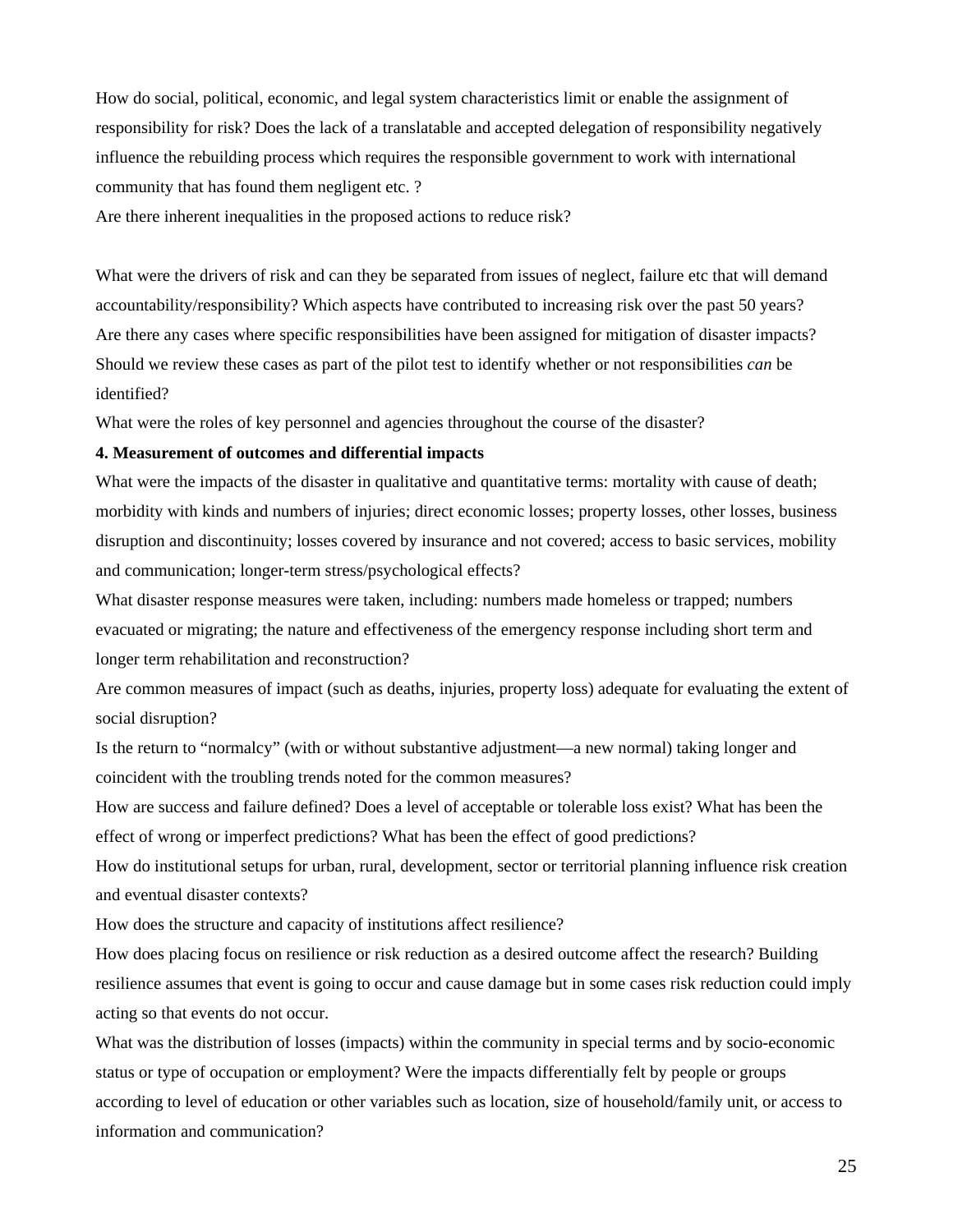How are sub-populations differentially susceptible to risks?

How does geographic scale affect the distribution of risks and impacts?

What was the economic/social status of the community in the immediate predisaster period and what were the current development trends?

How has the community been affected in the longer term? Is the community making a good recovery and in what period of time? Have predisaster trends been continued, exacerbated or reversed? (Comments from Brian : This must be linked into how it contributes to understanding disaster risk preexisttng before the event)

Is it possible to determine the influence of past (2-3 decades) disaster management efforts? Had they not occurred would it have been much worse than the storyline above?

#### **5. Attribution of cause and effect by social actors**

Is there an overall community shared view of the disaster? Is it seen as an 'act of God or fate"? Are other explanations offered and if so what are they?

#### **6. Generic questions.**

What strategies, policies or measures had been considered to prevent the event or reduce its consequences? Where damage prevention or reduction measures had been put in place or adopted were they effective? What contributed to their effectiveness or lack of it?

What are the conditions, causes and consequences of losses in disasters? What conditions limit or prevent loss?

What factors affect or cause damage (e.g., primary, secondary hazards, settlement, land use, built environment…) and what are key factors that explain the expanding numbers or losses in disasters during the past 50 years?

What were the critical transitions in recent history as regards development models or facets and transitions that can be used to explain risk and stakeholder participation in this (risk discourse?)? For example, search for rapid but environmentally degrading development in landslide and flood prone areas; rapid urban growth to accommodate need for rapid industrial growth but with few building controls or lands use regulations. How does culture, history, societal norms and setups influence risk?

What are critical factors that explain the "second disaster"—that that occurs after first level impacts have been consolidated—for example, lack of ability to distribute emergency supplies and attention to dispersed outlying populations which results in unnecessary and preventable death?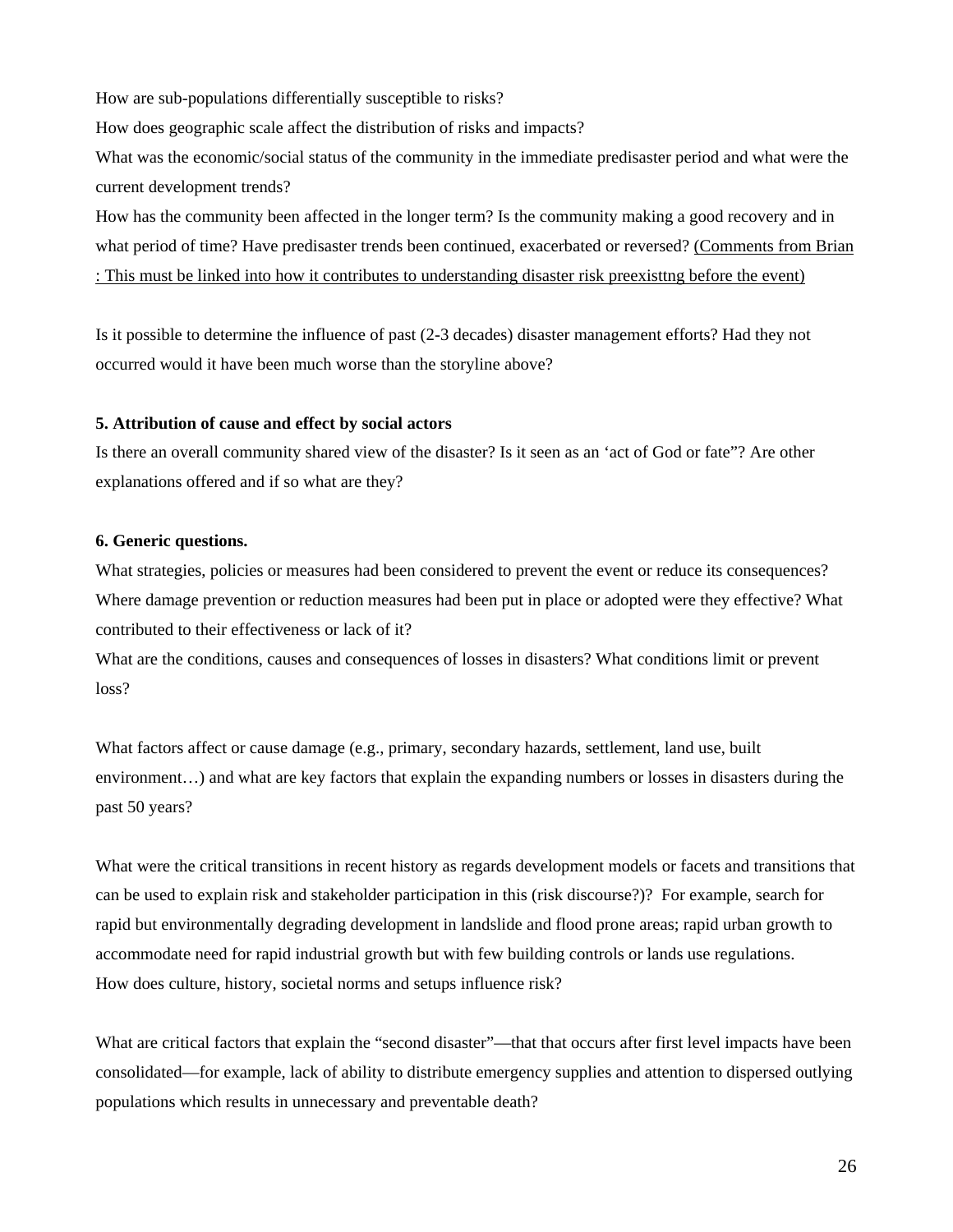What were the drivers of disaster prevention/resilience by broad categories: social characteristics; economic activity and livelihoods; institutional and governance structures; environmental; infrastructure (critical infrastructure and residential environments); community competence (including prior experience with events; social cohesion; social networks).

How do culture, language, and other factors act as barriers and opportunities for disaster risk reduction enhancement?

What are the implications of trans-boundary risk management issues?

How are disaster risks in countries, regions or communities constructed over time through complex inter-play of various development factors and geo-physical and atmospheric processes that generate conditions of exposure, vulnerability and hazard?

What are the dynamic aspects of disaster risk configurations in particular locations or regions? What are the synergistic effects of multiple, simultaneous hazards and those of slowly shifting risks (e.g., sea level rise) which may escape detection/attention until exposed by an acute event (e.g., tropical cyclone)?

- 7. Suggested template questions:
	- (1) What appeared to be the immediate, proximate causes of the disaster or the initiating event(s)?
	- (2) What this event forecast or predicted? What was the state of scientific knowledge about the event (or category of events)?
	- (3) Was the existing knowledge widely available and accessible?
	- (4) Were there any decision-makers, other actors, stakeholders or victims (or those at direct risk) who were unaware of the information (or less aware than they might have been)?
	- (5) How was the risk of this event (or similar events) perceived and understood by all the categories of stakeholders?
	- (6) How long had the scientific knowledge been available and had it significantly changed or improved in the recent past?
	- (7) What was the past record of the occurrence of this particular type of initiating event?
	- (8) What strategies, policies or measures had been considered to prevent the event or reduce its consequences?
	- (9) What strategies, policies or measures had been put in place? Were any options rejected? Explain the reasons why the reported decisions were taken or not taken.
	- (10) Where damage prevention or reduction measures had been put in place or adopted were they effective? What contributed to their effectiveness or lack of it?